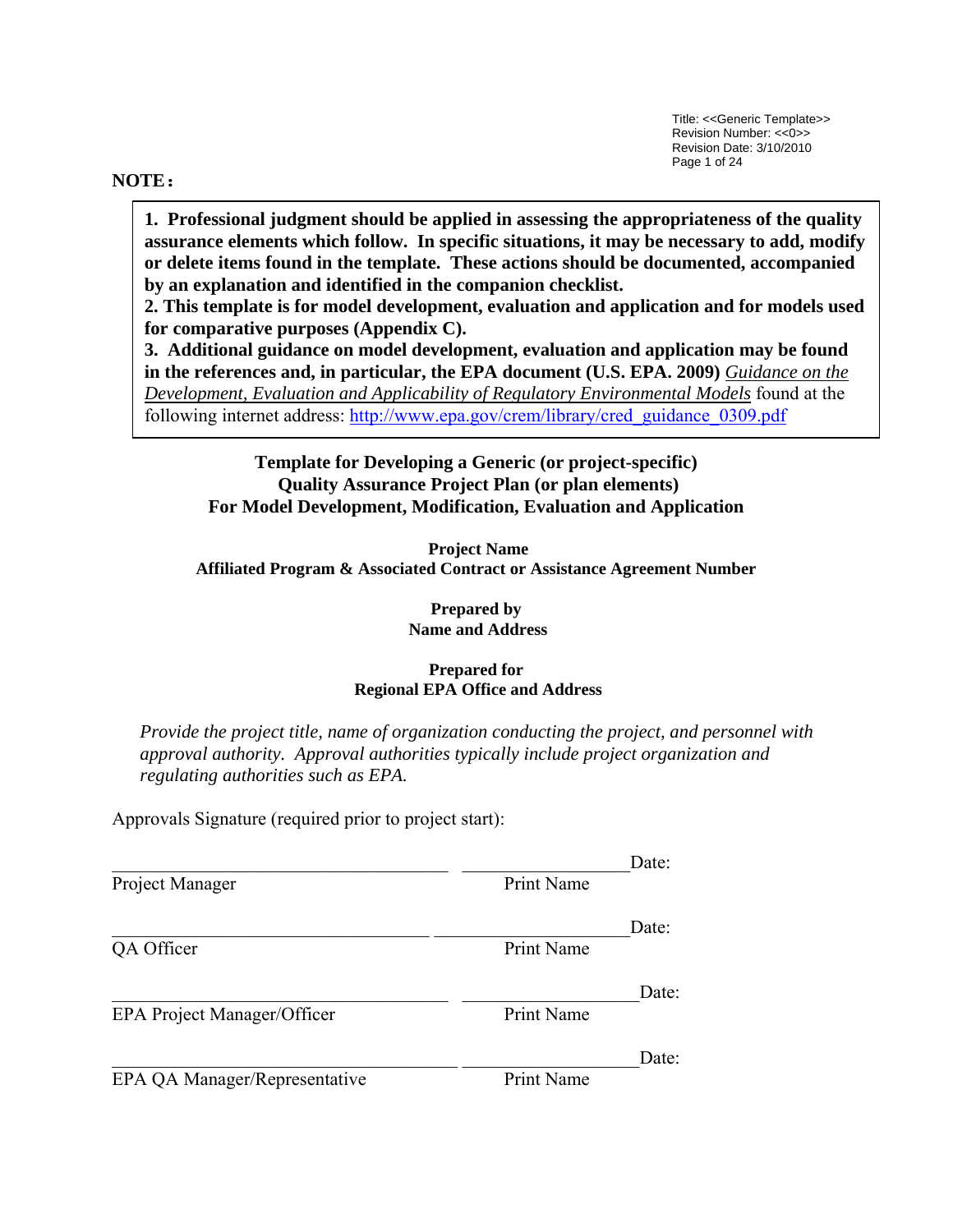Title: <<Generic Template>> Revision Number: <<0>> Revision Date: 3/10/2010 Page 2 of 24

# **Table of Contents**

*NOTE: List the section/subsections of the document and all figures, tables, and appendices. Provide associated section/subsection numbers and pages so that all information may be readily found in the document.*

| <b>Section</b>                                                                        | Page |
|---------------------------------------------------------------------------------------|------|
|                                                                                       |      |
|                                                                                       |      |
|                                                                                       |      |
|                                                                                       |      |
|                                                                                       |      |
|                                                                                       |      |
|                                                                                       |      |
|                                                                                       |      |
|                                                                                       |      |
| 1.7.2 New Data Measurement Performance Criteria/Existing Data Acceptance Criteria5    |      |
|                                                                                       |      |
|                                                                                       |      |
|                                                                                       |      |
|                                                                                       |      |
|                                                                                       |      |
|                                                                                       |      |
|                                                                                       |      |
|                                                                                       |      |
|                                                                                       |      |
|                                                                                       |      |
|                                                                                       |      |
|                                                                                       |      |
|                                                                                       |      |
|                                                                                       |      |
|                                                                                       |      |
|                                                                                       |      |
|                                                                                       |      |
|                                                                                       |      |
|                                                                                       |      |
|                                                                                       |      |
|                                                                                       |      |
|                                                                                       |      |
|                                                                                       |      |
| <b>8.0 REFERENCES</b>                                                                 |      |
|                                                                                       |      |
| APPENDIX B - Useful Project Plan Guidelines for Model Evaluation and Documentation 24 |      |
| APPENDIX C - QAPP Guidelines for Use of Models for Comparative Purposes 25            |      |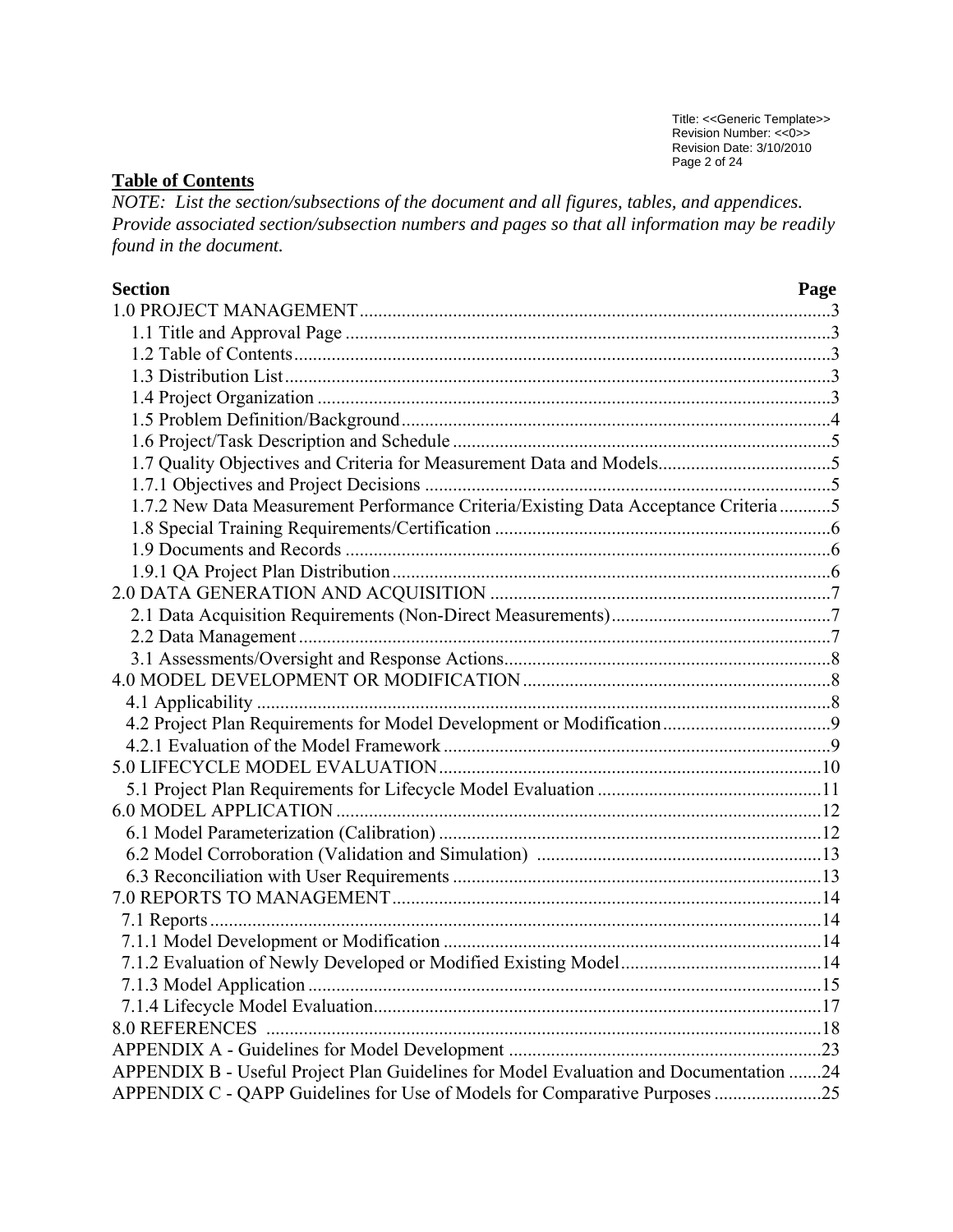Title: <<Generic Template>> Revision Number: <<0>> Revision Date: 3/10/2010 Page 3 of 24

### <span id="page-2-0"></span>**1.0 PROJECT MANAGEMENT**

**1.1 Title and Approval Page** (EPA QA/R-5 A1) - See page 1. <http://www.epa.gov/quality/qs-docs/r5-final.pdf>

**1.2 Table of Contents** (EPA QA/R-5 A2) **-** See pages 2 - 4.

**1.3 Distribution List** (EPA QA/R-5 A3 *see also EPA NE Website Streamlined Tables) <http://www.epa.gov/NE/lab/qa/streamlinedqapp.html>*

*List all the individuals (along with their titles, organizations, and contact information) who will receive original copies of the approved Quality Assurance Project Plan (QAPP) and any subsequent revisions. Include all persons who are responsible for project implementation (including project managers, QA managers, and representatives of all groups/agencies involved).* 

*Below is an example outline of how you may present the information for this section. Please revise/edit the information, as appropriate, for your project team.* 

 Name: Title<sup>-</sup> Organization: Contact Information (Address, Telephone, E-mail, etc.):

 Name: Title<sup>-</sup> Organization: Contact Information (Address, Telephone, E-mail, etc.):

Etc.

### **1.4 Project Organization** (EPA QA/R-5 A4)

*Identify the individuals and organizations participating in the project, and discuss their specific roles and responsibilities. Include program or project management, personnel responsible for conducting project activities, the project QA manager, and points of contact and associated organizations for all consultants and/or contractors. If associated names and contact information are not identified elsewhere, provide them here. Whenever possible (depending on the size of the organization), ensure that the project QA manager is independent of the staff generating the data and model outputs.*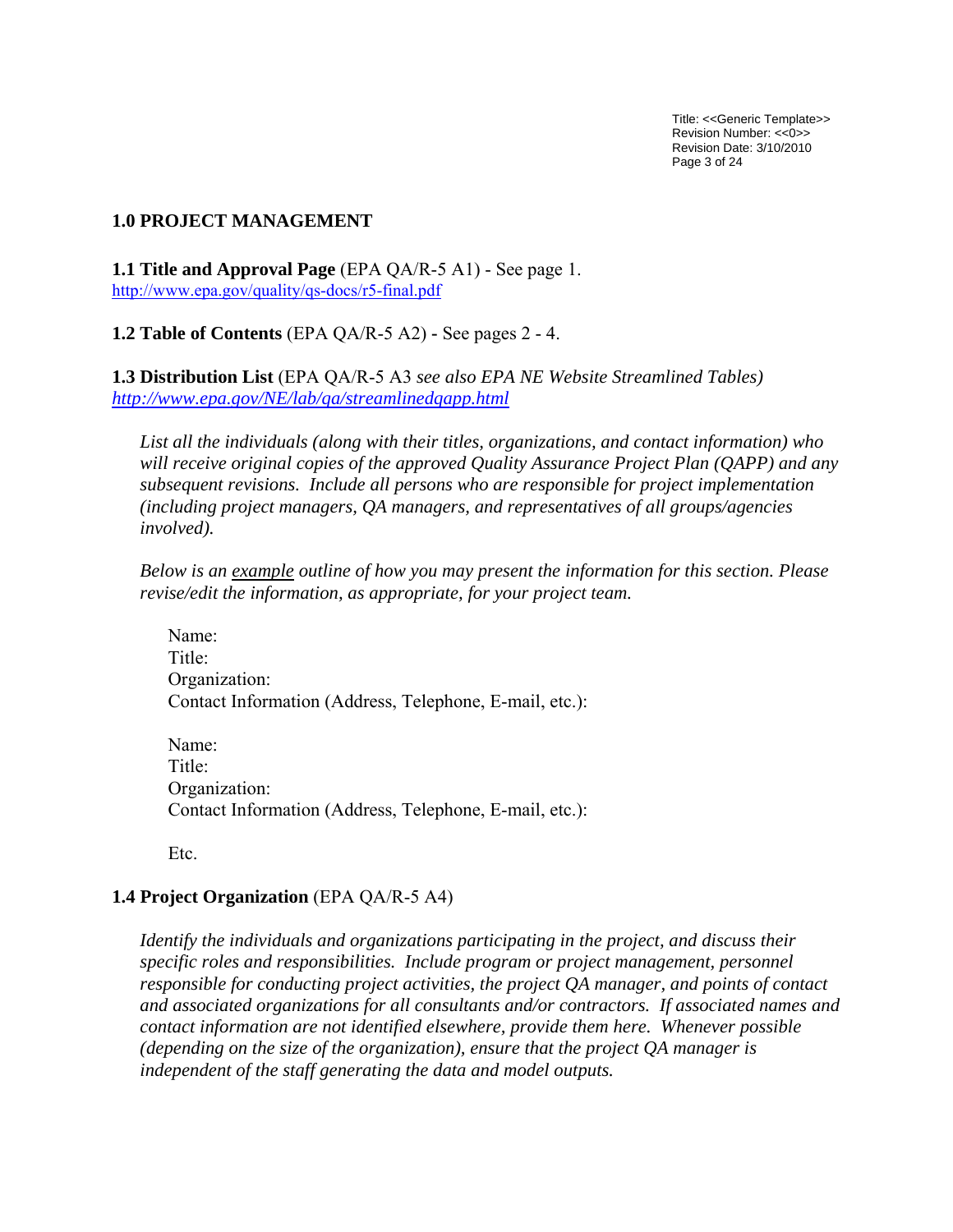Title: <<Generic Template>> Revision Number: <<0>> Revision Date: 3/10/2010 Page 4 of 24

<span id="page-3-0"></span>*Provide a concise organization chart showing the relationships and lines of authority/ communication for all named people and organizations. Identify who is advisory only.* 

*Below is some example language to consider including. Please ensure the name of the individual associated with each title is presented.*

*Project Manager will be the responsible official for overseeing the overall projects and budgets, as well as tasking contractors with work required to complete projects. He/she will communicate project needs to the contractor's project manager.* 

*QA Manager or Designee will be responsible for reviewing and approving and maintaining the QA Project Plan. He/she may provide technical input.* 

*Contractor (or Grantee) Project Manager will have overall responsibility for assigning appropriate personnel to complete the tasks included in this plan. He/she will ensure that the project budget is adhered to. He/she will communicate with the Project Manager on work accomplished in this plan and any problems or deviations that need to be resolved.* 

*Other Key Project Positions -* 

**1.5 Problem Definition/Background** (EPA QA/R-5 A5 at [http://www.epa.gov/quality/qs-docs/r5](http://www.epa.gov/quality/qs-docs/r5-final.pdf) [final.pdf](http://www.epa.gov/quality/qs-docs/r5-final.pdf) and also EPA QA/G-5M at<http://www.epa.gov/quality/qs-docs/g5m-final.pdf>)

*State the specific environmental problem(s) to be investigated. Include sufficient background information to provide an historical and scientific perspective for future projects.* 

*State decisions to be made, actions to be taken, or outcome expected from the information obtained from modeling activities.* 

*Identify the regulatory information, applicable criteria, action limits, etc. that the model outcomes will reference.* 

*Identify assumptions for the modeling process.* 

*Provide for notification when new models will be created that will justify the inability to use existing models in certain situations.* 

*Provide for notification of modifications to model code.* 

*Describe how the suitability of models to resolve the application niche will be evaluated by:* 

- *Mapping model attributes to problem statements*
- *Degree of certainty needed in model outputs*
- *Amount of reliable data, available resources and technical expertise*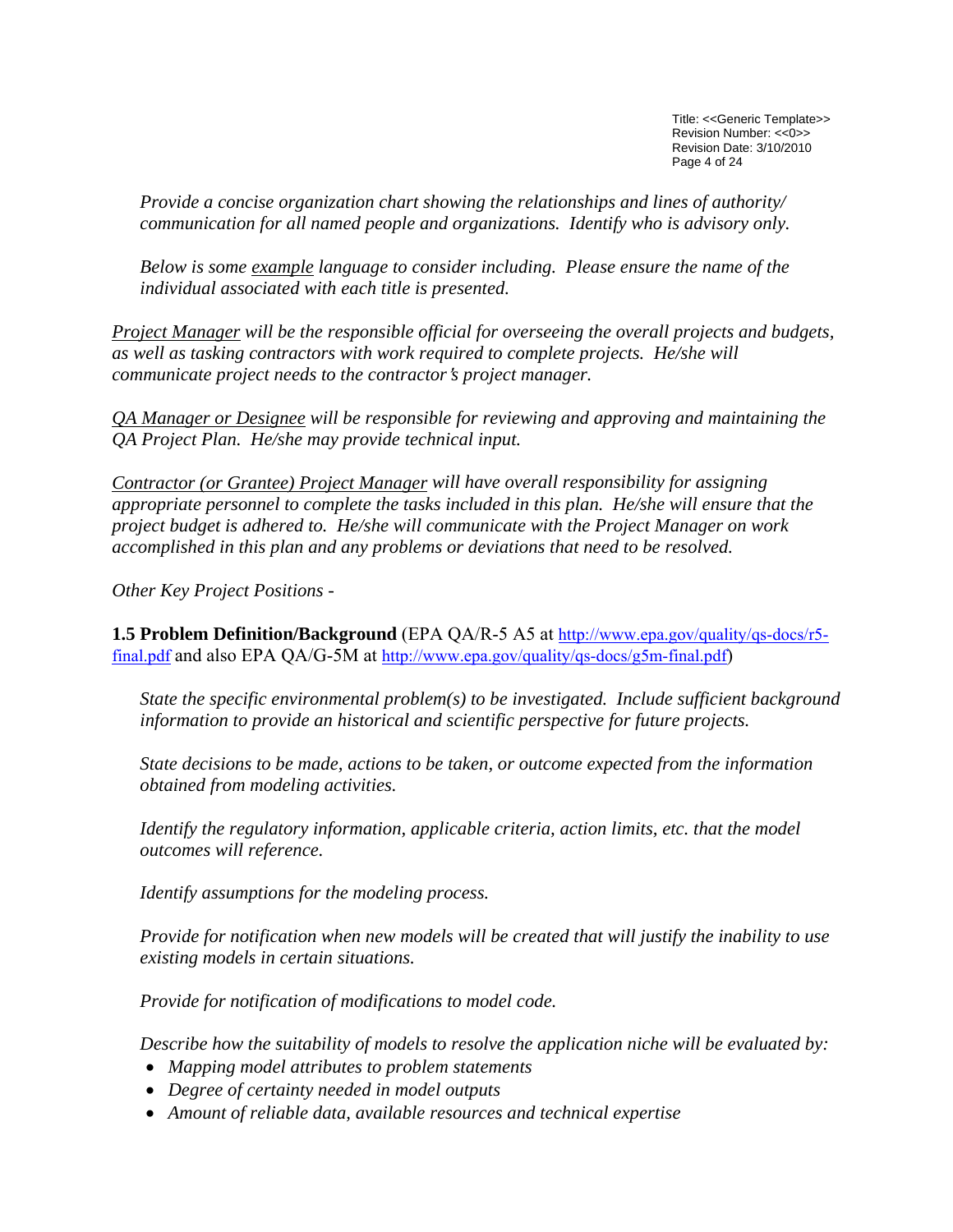<span id="page-4-0"></span>**1.6 Project/Task Description and Schedule** (EPA QA/R-5 A6 at [http://www.epa.gov/quality/qs](http://www.epa.gov/quality/qs-docs/r5-final.pdf)[docs/r5-final.pdf\)](http://www.epa.gov/quality/qs-docs/r5-final.pdf)

*Provide a summary of the work to be undertaken in accordance with the remaining sections of this QAPP and the schedule or timing for implementation. Include a general overview of the various pertinent work activities (such as: work to be performed in model creation or application, measurements/analyses, data evaluation, etc.), products/reports to be generated, and a targeted schedule or estimated timing for each critical activity/report. Discuss resource and time constraints, if applicable.* 

*Provide for identification of geographical locations to be studied, including maps where possible.*

**1.7 Quality Objectives and Criteria for Measurement Data and Models** (EPA QA/R-5 A7 see also EPA QA/G-5 and EPA QA/G-5M at [http://www.epa.gov/quality/qs-docs/g5m-final.pdf\)](http://www.epa.gov/quality/qs-docs/g5m-final.pdf)

*Describe the general objectives of the project(s) covered under the QAPP. Define how the model performance criteria and data quality acceptance criteria will be determined (for all information to be collected including information obtained from previous studies). Explain how the data acceptance criteria relate to the desired quality of model outputs.* 

### **1.7.1 Objectives and Project Decisions**

*Include statement(s) of the general objectives and demonstrate knowledge of the overarching purpose for the project. Phrase decisions in terms of "…if…then…" type of statements.* 

### **1.7.2 New Data Measurement Performance Criteria/Existing Data Acceptance Criteria**

*Describe the data quality needed to support project decisions. Discuss the data quality indicators (DQIs) and the acceptance criteria/measurement performance criteria for each DQI, and identify the quality control (QC) or other mechanism to be used to assess if the criteria were met.* 

*Identify how acceptance/performance criteria will be established for: Existing data (including when data is deemed outdated or otherwise excluded) Model parameterization (calibration) Model corroboration (validation) Model sensitivity analysis Model uncertainty analysis* **Professional judgment should be applied. In specific situations, it may be necessary to add, modify or delete items found in the template. An explanation should be provided.**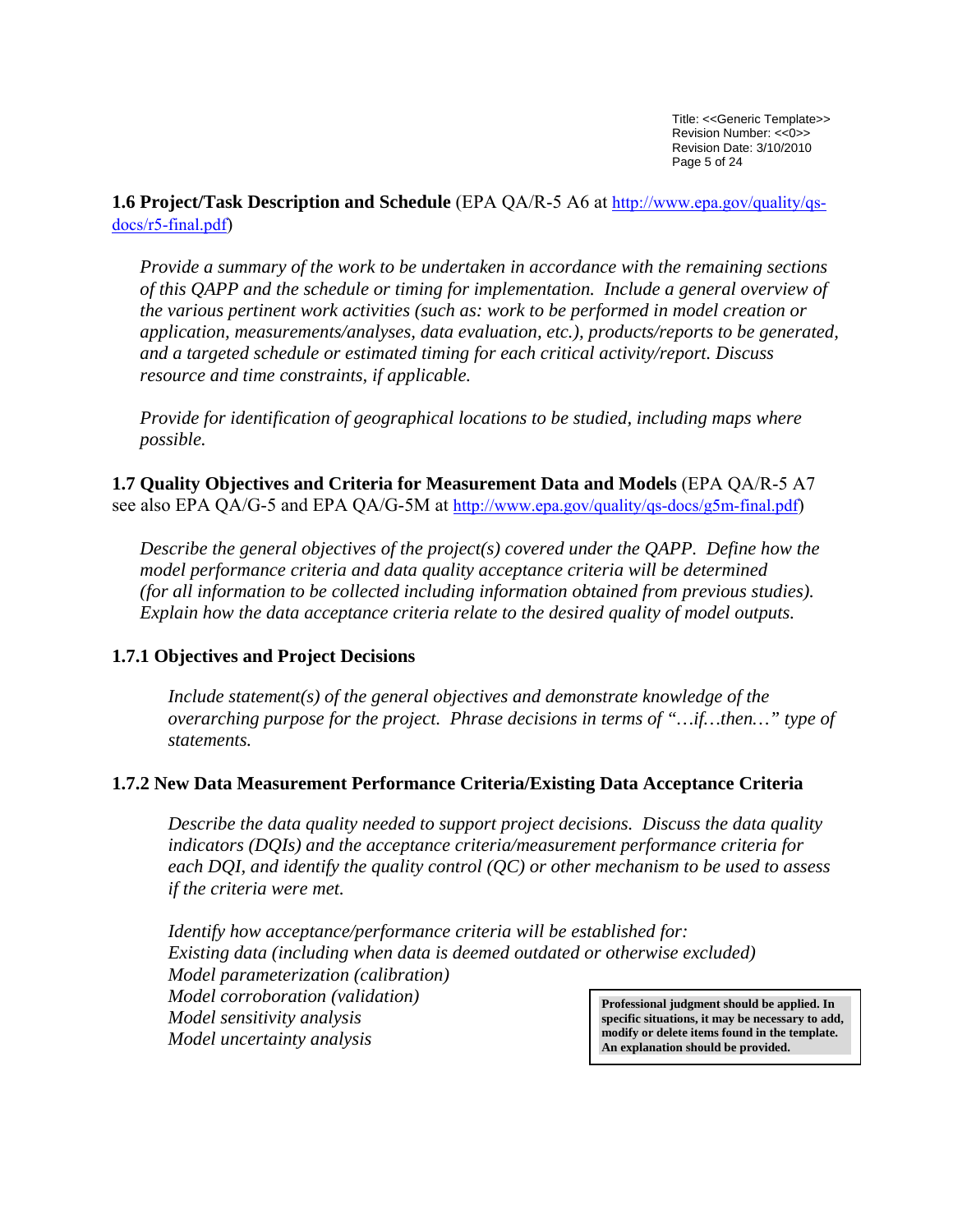Title: <<Generic Template>> Revision Number: <<0>> Revision Date: 3/10/2010 Page 6 of 24

<span id="page-5-0"></span>**1.8 Special Training Requirements/Certification** (EPA QA/R-5 A8 at <http://www.epa.gov/quality/qs-docs/r5-final.pdf> see also EPA QA/G-5M at [http://www.epa.gov/quality/qs-docs/g5m-final.pdf\)](http://www.epa.gov/quality/qs-docs/g5m-final.pdf)

*Identify and describe any specialized training or certification requirements. Discuss how such training will be provided, as well as how and where the training records will be documented.* 

*State that the QA Officer is responsible for overseeing training.* 

 *Indicate the personnel responsible for assuring that these tasks are satisfied.*

**1.9 Documents and Records** (EPA QA/R-5 A9 see also Example Tables, *EPA NE Website Streamlined Tables)<http://www.epa.gov/NE/lab/qa/streamlinedqapp.html>*) and see also EPA QA/G-5M

*Summarize the type of information necessary to be included in report packages, including electronic data deliverables.*

*Describe the format for reporting of model development/modification, evaluation and application and for model inputs and model outputs.* 

*Identify any other project records to be maintained, how/where the records will be stored, and the length of time of storage. This should include information generated in assessment/oversight reports, interim progress/status reports and final reports, including:* 

 *Technical reviews, model tests, data quality assessments of output data and results; Candidate model assessments for model selection, including references; Actual input used and data bases used; Pre- and post-software development information; Spreadsheet data files containing monitoring data; and Copy of modeling reports* 

*Describe the type of information to be included in the final reports (for example: perhaps it will be summarized in a data base and/or Excel spreadsheet with all supporting information to be retained in a project file). Discuss back up plans for records stored electronically.* 

## **1.9.1 QA Project Plan Distribution**

*Describe the process and responsible individual for distributing the most current approved QAPP, as well as any revisions/updates, to appropriate project staff (see Section 1.4).*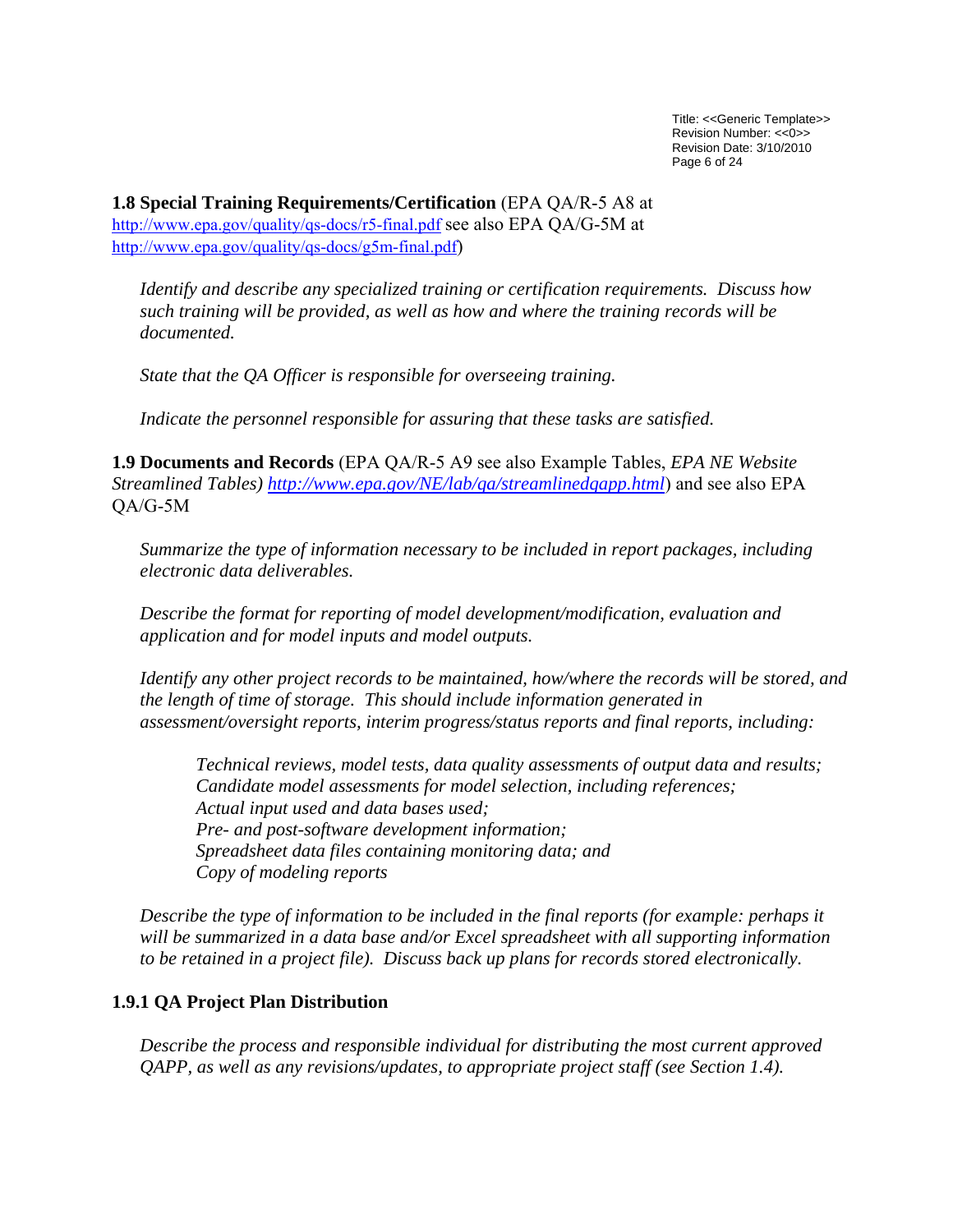Title: <<Generic Template>> Revision Number: <<0>> Revision Date: 3/10/2010 Page 7 of 24

### <span id="page-6-0"></span>**2.0 DATA GENERATION AND ACQUISITION**

**2.1 Data Acquisition Requirements (Non-Direct Measurements)** (EPA QA/R-5 B9 at <http://www.epa.gov/quality/qs-docs/r5-final.pdf> see also EPA QA/G-5M at [http://www.epa.gov/quality/qs-docs/g5m-final.pdf\)](http://www.epa.gov/quality/qs-docs/g5m-final.pdf)

*Identify the range of data sources, for example, computer databases or literature files, and/or models that may be accessed and used. Describe the intended use of this information and the rationale for their selection, i.e., its relevance to the QAPP objectives.* 

*Identify how acceptance criteria will be established for all previously collected information. Discuss precision, bias, representativeness, completeness and how it will be assessed in relation to model performance criteria.* 

*Identify any types of data needed (for project implementation or decision making) that may be obtained from non-direct measurement sources such as existing data from another project, photographs and maps, literature files, and historical databases.* 

*Discuss procedures to ensure that data used are not outdated and that there is consistency when excluding data and in documentation of excluded data.* 

*Identify key resources/support facilities needed.*

**2.2 Data Management** (EPA QA/R-5 B10 at <http://www.epa.gov/quality/qs-docs/r5-final.pdf> see also EPA QA/G-5M at <http://www.epa.gov/quality/qs-docs/g5m-final.pdf>)

*Describe how the data will be managed, tracing the path of data generation in the field or laboratory to final use or storage.* 

*Describe or reference the standard record-keeping procedures, and discuss the approach to be used for data storage and retrieval of electronic media.* 

*Discuss the plan for detecting and correcting errors from conversion of data (e.g. metric/English, units-to-units, significant figures, etc.) as well as for preventing loss of data during reduction, reporting, and entry to forms, reports, and databases.* 

*Identify and describe all data handling equipment and procedures to process, compile, analyze and interpret the model data, including any necessary computer hardware and software. Address any specific data management performance requirements and describe the procedures that will be followed to demonstrate acceptability of the necessary hardware/software configuration.* 

*Identify who is responsible for each data management task.*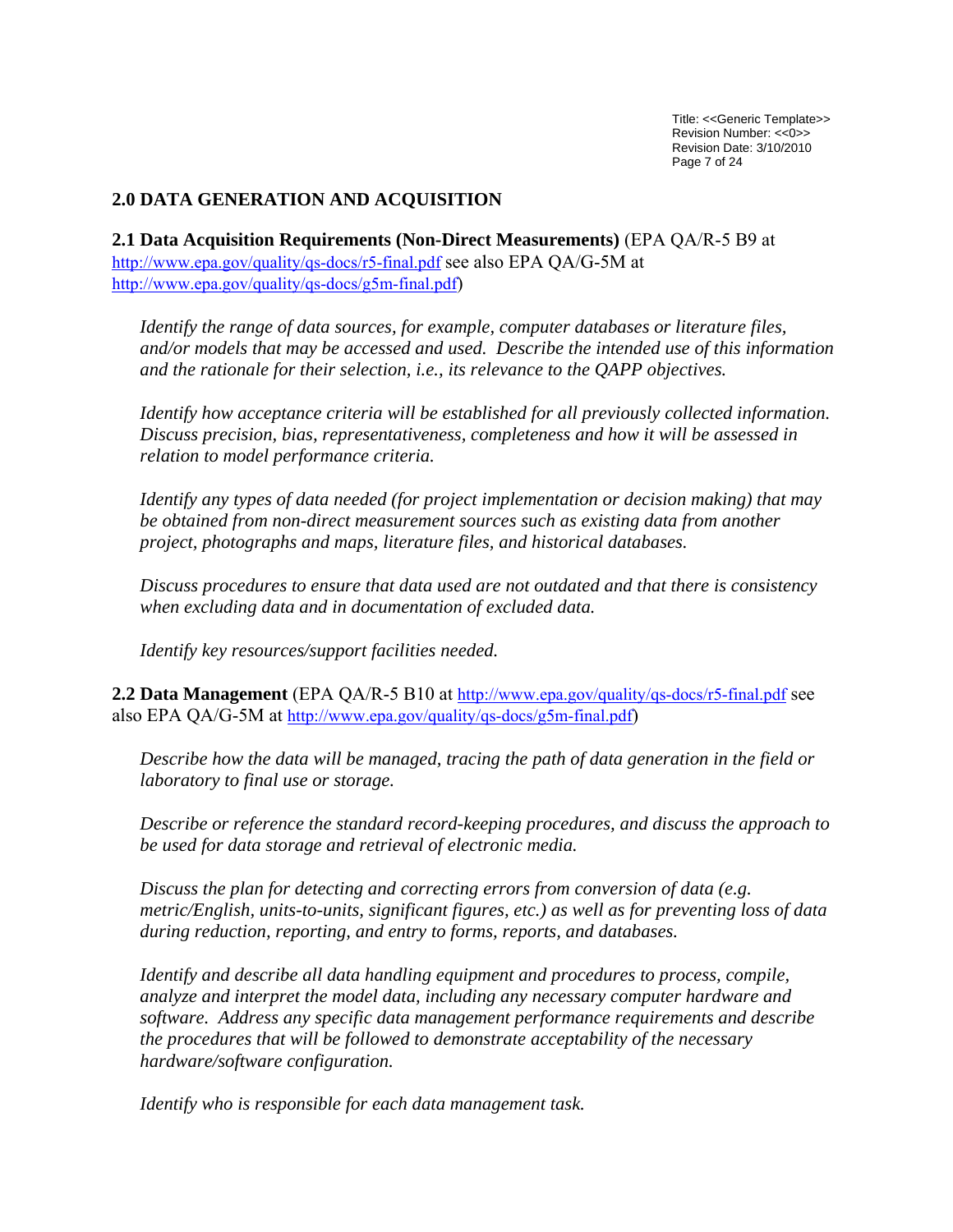Title: <<Generic Template>> Revision Number: <<0>> Revision Date: 3/10/2010 Page 8 of 24

## <span id="page-7-0"></span>**3.0 ASSESSMENT AND OVERSIGHT**

**3.1 Assessments/Oversight and Response Actions** (EPA QA/R-5 C1 at <http://www.epa.gov/quality/qs-docs/r5-final.pdf> see also EPA QA/G-5M at [http://www.epa.gov/quality/qs-docs/g5m-final.pdf\)](http://www.epa.gov/quality/qs-docs/g5m-final.pdf)

 $Describe$  the assessments to be performed "during" the project(s) to ensure activities are *being conducted as planned. State the frequency and purpose of each assessment, along with the success/acceptance criteria for each assessment proposed. List the approximate schedule or timing of activities, and identify potential organizations and participants.* 

*Define the scope of authority of the assessors, including stop work orders. Discuss how*  response actions to non-conforming conditions shall be addressed and by whom. Define the *conditions under which the assessors are authorized to act.* 

*Describe how and to whom the results of the assessments shall be reported. Indicate that a summary of the assessments will be provided in the modeling report and kept in a modeling journal.* 

*Provide examples of any forms or checklists to be used to document assessments and response/corrective action activities.* **Professional judgment should be applied. In** 

**specific situations, it may be necessary to add, modify or delete items found in the template. An explanation should be provided.**

# **4.0 MODEL DEVELOPMENT OR MODIFICATION**

## **4.1 Applicability**

*For mechanistic modeling of common environmental problems, one or more suitable model frameworks may exist. Many existing model frameworks in the public domain can be used in environmental assessments. When this is the case, the requirements in this section do not apply to QA plans.* 

*Sometimes no model frameworks are appropriate to the task, and it is necessary to develop a*  new model framework or to modify an existing framework to include the additional *capabilities needed to address the project needs. When this is the case, the requirements of this section apply to QA plans.*

*The objective is to develop the conceptual model that reflects the underlying science of the processes being modeled, and develop the mathematical representation of that science and encode these mathematical expressions in a computer program.* 

*Model development can also be viewed as a process with three main steps: (a) specify the*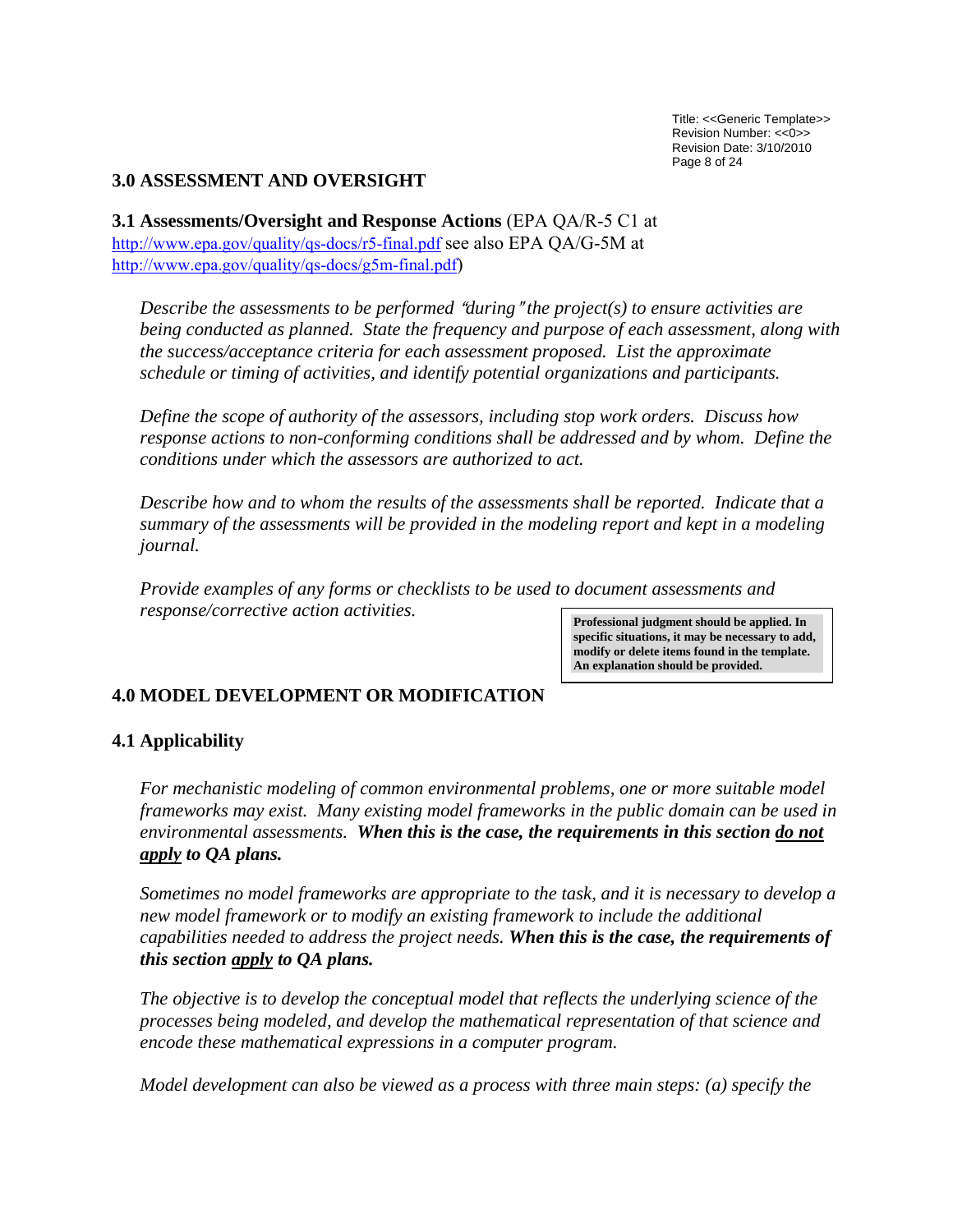Title: <<Generic Template>> Revision Number: <<0>> Revision Date: 3/10/2010 Page 9 of 24

<span id="page-8-0"></span>*environmental problem (or set of issues) the model is intended to address and develop the conceptual model, (b) develop the model framework (develop the mathematical model), and (c) evaluate the model to develop the application tool (EPA 2009).* 

## **4.2 Project Plan Requirements for Model Development or Modification**

*Model development or modification should always be conducted using a graded approach that is adequate and appropriate to the decision at hand. Issues such as the infeasibility or non-applicability of any of these elements should be documented in the plan. The QA plan shall include, but not be limited to, consideration and development of the detailed specifications for model development identified below.* 

*Development and intended application of the software product;* 

*Specification of the scientific theories that form the basis for model(s);* 

*Software to be used in its development;* 

*Functional requirements of the software product;* 

*Most important functions that the software product must address;* 

*Computer hardware and operating system requirements for the software product;* 

*Any quantitative or qualitative quality objectives for the software product;* 

*Evaluation of each component model, as well as the full system of integrated models, where applicable;* 

*Documentation for the selected model clearly stating why and how the model can and will be used;* 

*Quality objectives for uncertainty analysis either qualitatively or quantitatively (See EPA 2009);* 

## **4.2.1 Evaluation of the Model Framework**

*The QA Plan shall indicate that the following will be evaluated and documented during model development or modification;* 

*Soundness of the science (including peer-reviewed theory and equations) underlying hypothesis;* 

**Professional judgment should be applied. In specific situations, it may be necessary to add, modify or delete items found in the template. An explanation should be provided.**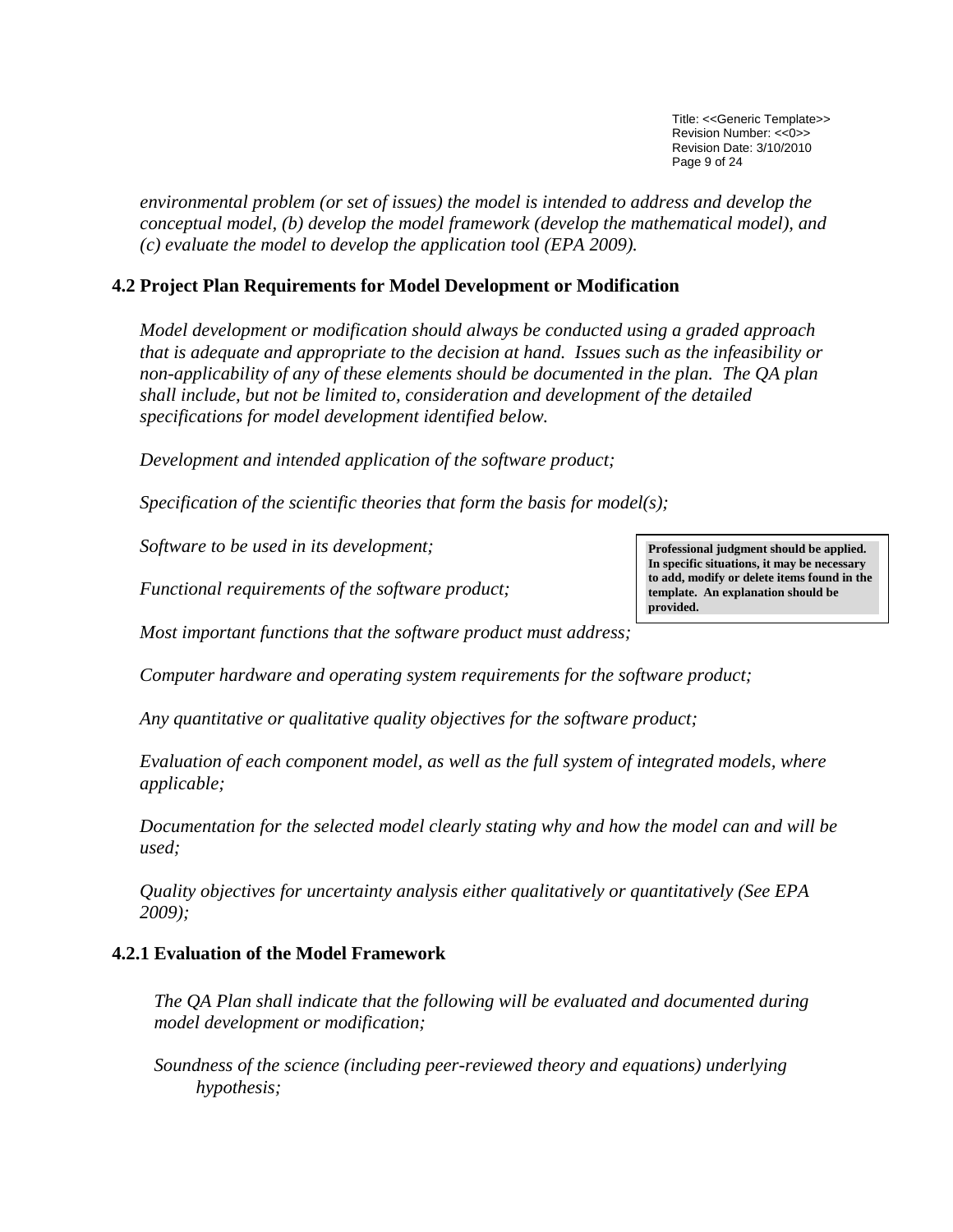Title: <<Generic Template>> Revision Number: <<0>> Revision Date: 3/10/2010 Page 10 of 24

<span id="page-9-0"></span>*Appropriateness of model complexity for the problem at hand;* 

*Data quality and quantity objectives to support the choice of model;* 

*Consistency of model structure with all the relevant inputs described in the conceptual model;* 

*Identification of the model code and code verification, if completed;* 

*Implementation process for the software product and any applicable development standards;* 

*Internal quality checks applied during the development process (e.g., design and code verification, configuration control procedures, and change control procedures);* 

*Procedures for controlling, documenting, and archiving, all significant changes to the software and hardware;* 

*Testing strategies including individual module tests, integration tests, systems testing, acceptance testing, and beta testing, as applicable. The procedure for each test shall be provided and the process of confirming the test results included. That is, evaluation criteria are to be identified during the initial stages of model development;* 

*Requirements for project documentation (e.g., design document, source code, and user guide); and* 

*Expected maintenance and user support needed by the software product.* 

*It is also recommended that the evaluation process apply the principles of scientific hypothesis testing (Platt 1964) using an iterative approach (Hilborn and Mangel 1997). When evaluating multiple model frameworks, it may be useful to statistically compare the performance of these competing models with observational, field, or laboratory data (EPA 2009).* 

**See also Appendix A.** 

## **5.0 LIFECYCLE MODEL EVALUATION**

*Model evaluation in this template means to test that the model expressions have been encoded correctly into the computer program and test the model outputs by comparing them with empirical data. Model evaluation is an iterative process. Hence, it may be effectively applied throughout model development, testing, and application and should not be interpreted as the sequential step "model evaluation."*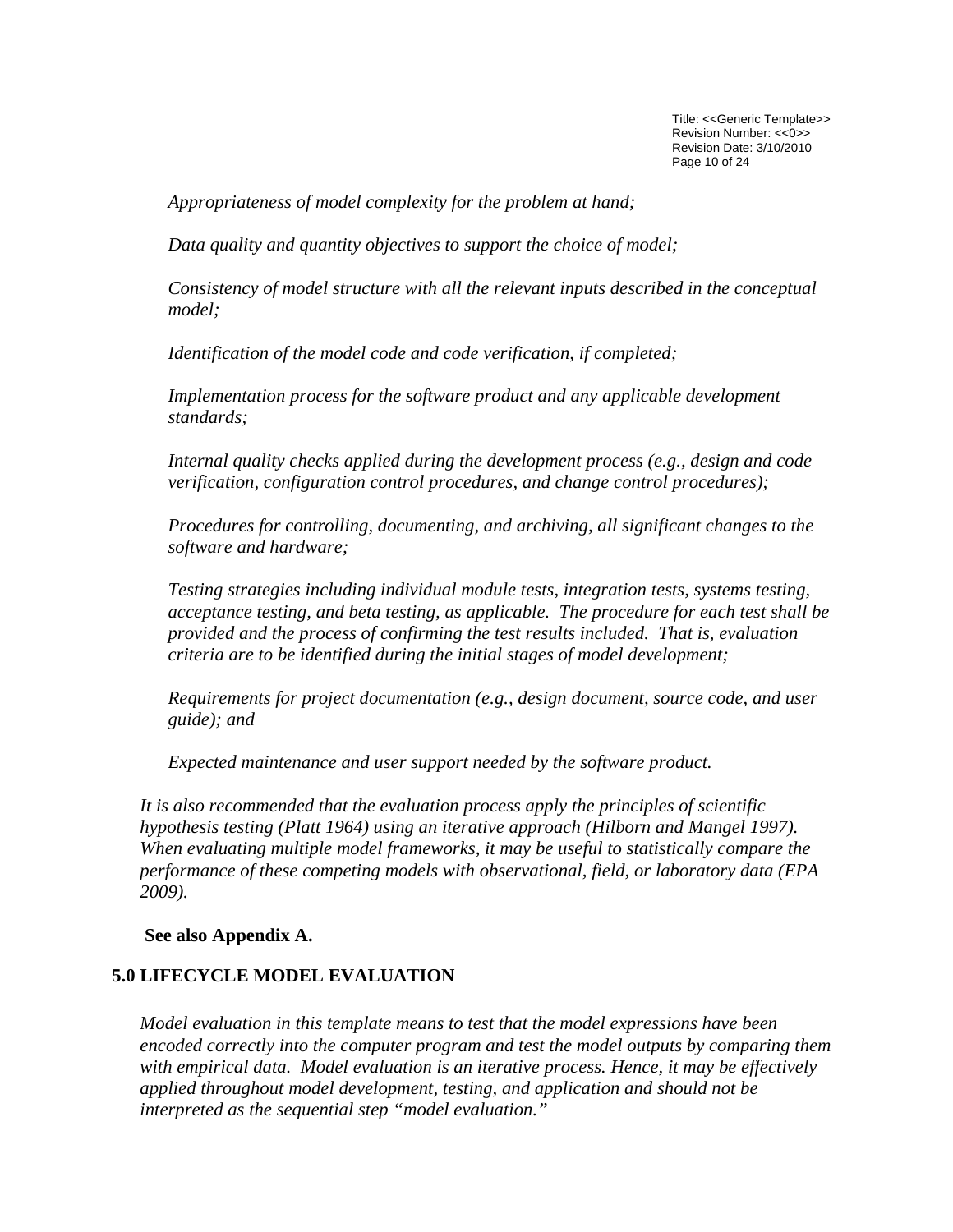Title: <<Generic Template>> Revision Number: <<0>> Revision Date: 3/10/2010 Page 11 of 24

<span id="page-10-0"></span>*Model evaluation is the process for generating information over the life cycle of the project that helps determine whether a model and its analytical results are of sufficient quality to serve as the basis for a decision. Model quality is an attribute that is meaningful only within the context of a specific model application. In simple terms, model evaluation in the QA plan shall provide information to help answer the following questions:* 

- *How have the principles of sound science been addressed during model development?*
- *How is the choice of model supported by the quantity and quality of available data?*
- *How closely does the model approximate the real system of interest?*
- *How well does the model perform the specified task while meeting the objectives set by quality assurance project planning? (EPA 2009)*

# **5.1 Project Plan Requirements for Lifecycle Model Evaluation**

*Model evaluation should always be conducted using a graded approach that is adequate and appropriate to the decision at hand. Issues such as the infeasibility or non-applicability of any of these elements should be documented in the plan. The plan shall include, but not be limited to, the questions above and consideration and development of the detailed specifications for model evaluation identified below:* 

*Identification of the mathematical algorithms and approaches to be used in executing the model computations;* 

*Appropriateness of input data (specify the availability and quality of monitoring and laboratory data to be used for both developing model input parameters and assessing model results);* 

 *Appropriateness of boundary condition specifications;* 

 *Assumptions and limitations and affect on model applicability, if any;* 

 *Applicability and appropriateness of selected parameter values;* 

*Documentation and justification for adjusting model inputs to improve model performance (calibration, where applicable);* 

 *Model application with respect to the range of its validity;* 

*Quality assurance and quality control (QA/QC) activities involving planning, implementation, documentation, assessment, reporting, and improvement to ensure that a*  model and its components are of the type needed for its task and that they will meet all *required performance standards; and*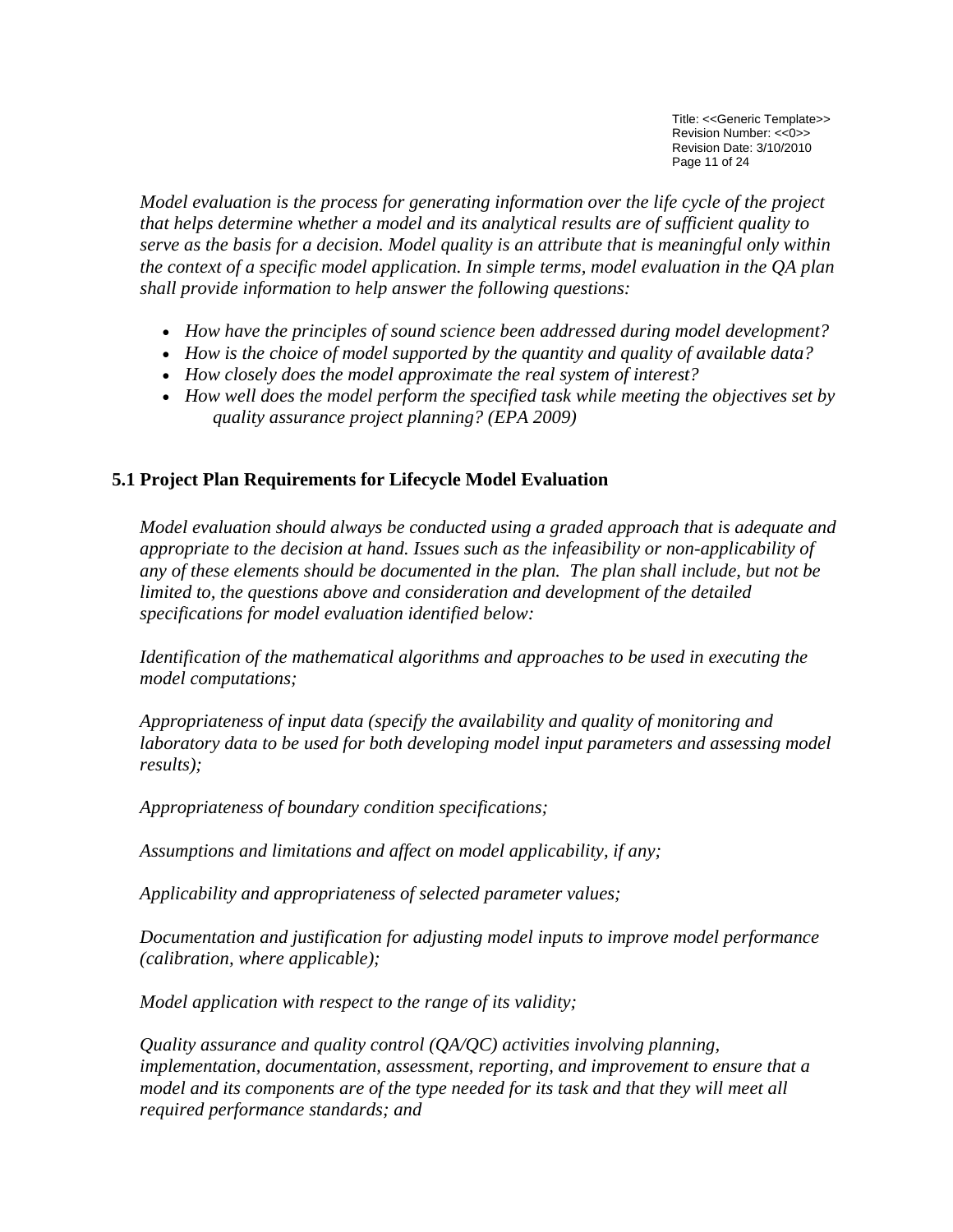Title: <<Generic Template>> Revision Number: <<0>> Revision Date: 3/10/2010 Page 12 of 24

<span id="page-11-0"></span>*Requirements for documenting the model evaluation that allows individuals and groups outside modeling activities to comprehend either the processes followed in evaluation or the essential workings of the model and its outputs.* 

**See also Appendix B.** 

## **6.0 MODEL APPLICATION**

**Professional judgment should be applied. In specific situations, it may be necessary to add, modify or delete items found in the template. An explanation should be provided.**

**6.1 Model Parameterization (Calibration)** (QA/G-5M) [http://www.epa.gov/quality/qs-docs/g5m](http://www.epa.gov/quality/qs-docs/g5m-final.pdf)[final.pdf\)](http://www.epa.gov/quality/qs-docs/g5m-final.pdf) and [http://www.epa.gov/ord/crem/library/CREM%20Guidance%20Draft%2012\\_03.pdf](http://www.epa.gov/ord/crem/library/CREM%20Guidance%20Draft%2012_03.pdf)

*Describe the range of calibration performance measures that will be applied.* 

*Identify the critical activities and qualitative and quantitative methods for model calibration. A few example calibration activities might be processing calibration data, decoupled calibration and sub-area calibration. A few examples of calibration methods are graphical, deviance, mean error, mean square error, automatic optimization, pure random search, multi-start and clustering methods, etc.* 

*Describe how one or more criteria will be established to determine when to stop model parameterization (calibration).* 

*Describe activities and methods for parameter estimation and criteria for defaulting to non site-specific data.* 

*Describe how parameters used for calibration will be selected and how parameters to be kept constant shall be determined. Describe how parameters considered statistically important to the prediction process (and included as model inputs) will be determined.* 

*Describe how the calibration uncertainty and soundness of calibration will be determined and how they will be related to calibration performance measures.* 

*Discuss the activities and methods (e.g., Morris's One-at-a-Time, differential analyses, Monte Carlo analyses and variance-based methods, etc.) that will be used for conducting sensitivity analyses.* 

*Identify how records of model parameterization (calibration) and corroboration (validation) will be maintained.* 

*Identify how deficiencies should be resolved and documented.*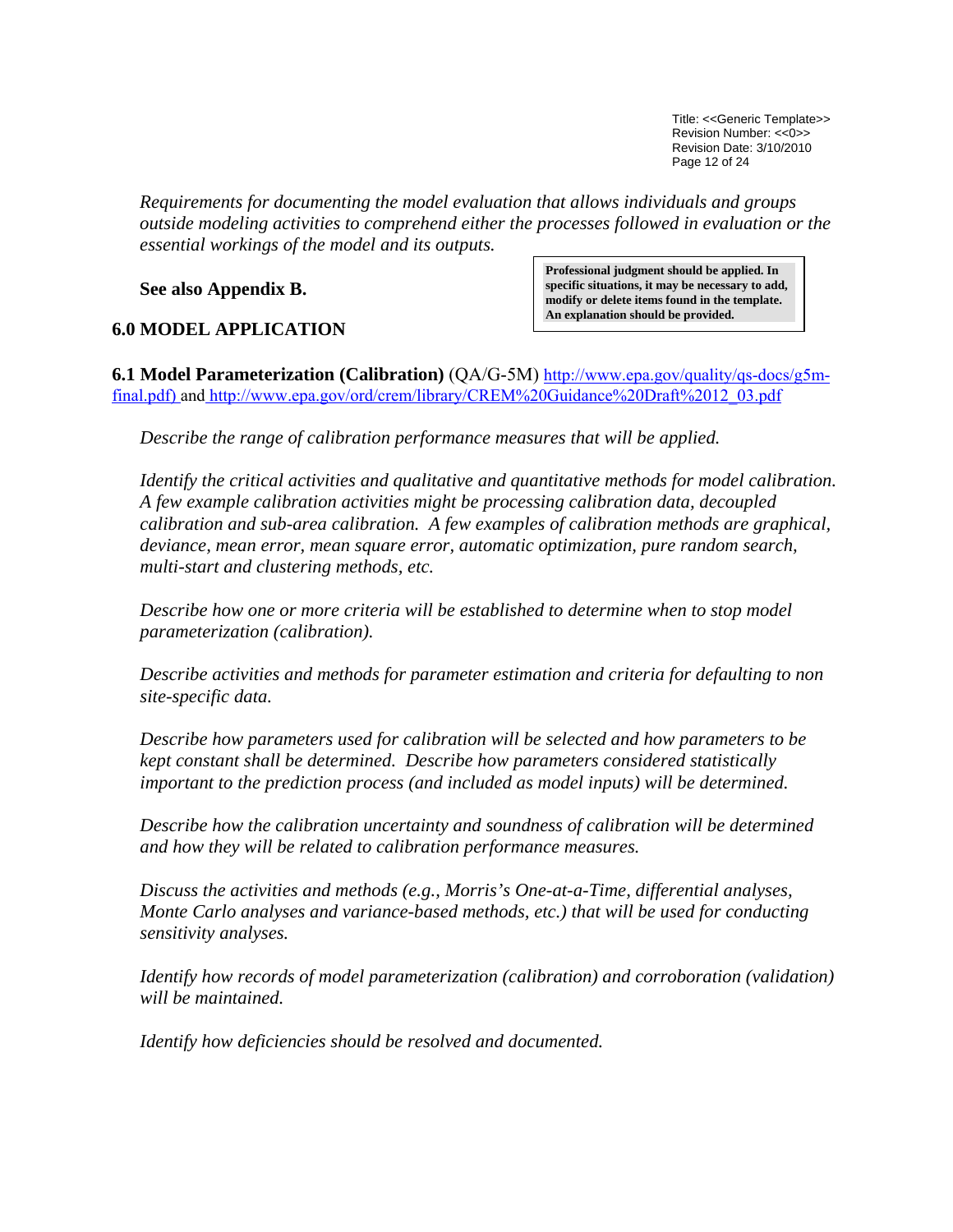Title: <<Generic Template>> Revision Number: <<0>> Revision Date: 3/10/2010 Page 13 of 24

<span id="page-12-0"></span>**6.2 Model Corroboration (Validation and Simulation) (**EPA QA/G-5M at [http://www.epa.gov/quality/qs-docs/g5m-final.pdf\)](http://www.epa.gov/quality/qs-docs/g5m-final.pdf) and [http://www.epa.gov/ord/crem/library/CREM%20Guidance%20Draft%2012\\_03.pdf](http://www.epa.gov/ord/crem/library/CREM%20Guidance%20Draft%2012_03.pdf)

*Describe the activities and (qualitative and quantitative (statistical) methods to be used for model corroboration (validation) as well as for documenting the process. A few examples of validation activities might include setting up test schemes and performance criteria to focus the simulations, processing validation data and performing validation tests. A few examples of validation methods might include graphical methods, deviance methods and statistical tests for bias and precision.* 

*Describe how model corroboration (validation) performance measures will be established.* 

*Describe how the soundness of validation (for example, professional judgment) and validation uncertainty will be evaluated (for example, error propagation, regression techniques and Monte Carlo simulation.)* 

*Describe how the soundness of model simulations (for example, internal quality assurance, peer review and practical experience based evaluations) and simulation uncertainty will be determined.* 

*Describe the use of independent data sets for model parameterization and corroboration. Discuss how issues shall be resolved and identify the authorities for resolving such issues.* 

*Provide examples of any forms or checklists to be used in an appendix/attachment. All associated criteria identified in the documentation should be consistent with and/or supportive of the model quality objectives and performance criteria.* 

> **Professional judgment should be applied. In specific situations, it may be necessary to add, modify or delete items found in the template. An explanation should be provided.**

**6.3 Reconciliation with User Requirements** (EPA QA/R-5 D3 at [http://www.epa.gov/quality/qs](http://www.epa.gov/quality/qs-docs/r5-final.pdf)[docs/r5-final.pdf](http://www.epa.gov/quality/qs-docs/r5-final.pdf) **and** see also EPA QA/G-5M at [http://www.epa.gov/quality/qs-docs/g5m-final.pdf\)](http://www.epa.gov/quality/qs-docs/g5m-final.pdf)

*Describe how the results (which have already been reviewed, verified, and validated/evaluated) obtained from the project will be reconciled with the project objectives and performance criteria/acceptance criteria.* 

*Outline the proposed methods to analyze the modeling results and for determining possible anomalies or limitations on the use for the intended purpose and how departures from assumptions established in the planning phase of the modeling process will be assessed.*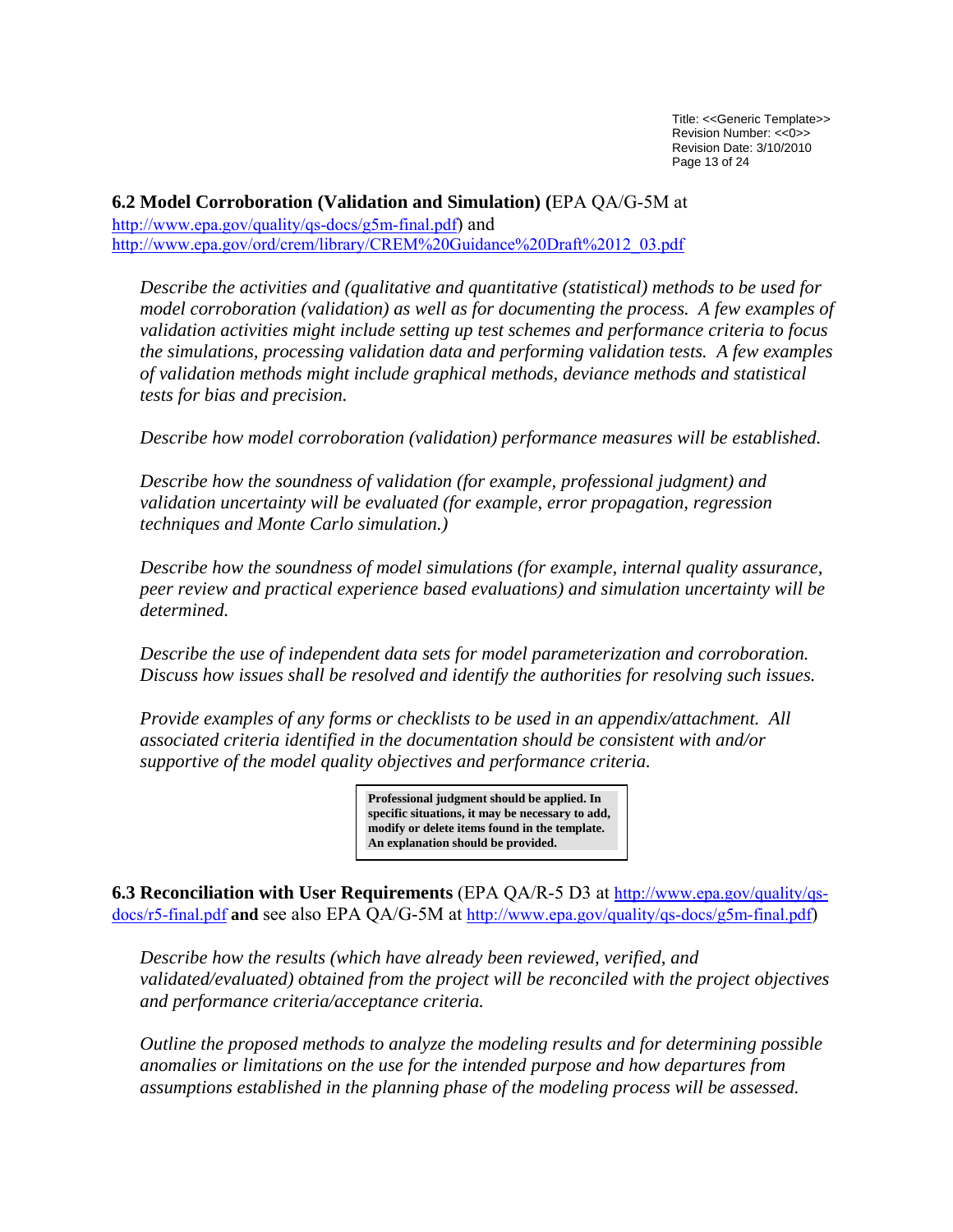Title: <<Generic Template>> Revision Number: <<0>> Revision Date: 3/10/2010 Page 14 of 24

<span id="page-13-0"></span>*Describe how anomalies will be resolved, and discuss how limitations on the use of the data from anomalies and departure from assumptions will be reported to decision makers.* 

**7.0 REPORTS TO MANAGEMENT** (EPA QA/R-5 C2 and EPA QA/G-5M see also EPA NE Website Streamlined Tables at: *<http://www.epa.gov/NE/lab/qa/streamlinedqapp.html>*)

*Identify the frequency and distribution of reports issued to inform management of the status of the project, results of performance evaluations and systems assessments, results of data quality and modeling evaluations, and any significant quality assurance problems and recommended solutions.* 

*Indicate that the reports will address the elements in Section 7.1 below.* 

*Identify the preparer and the recipients of the reports, and any specific actions management is expected to take as a result of the reports.* 

**7.1 Reports** (EPA QA/R-5 C2 at <http://www.epa.gov/quality/qs-docs/r5-final.pdf>and EPA QA/G-5M at<http://www.epa.gov/quality/qs-docs/g5m-final.pdf>)

*Describe the content of the report(s) as including each of the following from sections 7.1.1 through 7.1.4 below.* 

### **7.1.1 Model Development or Modification**

*Specification of environmental problem;* 

*Description of mathematical model;* 

*Software performance against any quantitative or qualitative objectives;* 

*Assessment of each model component and integrated models, where applicable;* 

*Assessment of why and how the model can be used; and* 

*Performance against objectives for uncertainty analysis.* 

### **7.1.2 Evaluation of Newly Developed or Modified Existing Model**

*Describe the evaluation of the model framework including;* 

*Soundness of the science (including peer-reviewed theory and equations) underlying hypothesis;* 

**Professional judgment should be applied. In specific situations, it may be necessary to add, modify or delete items found in the template. An explanation should be provided.**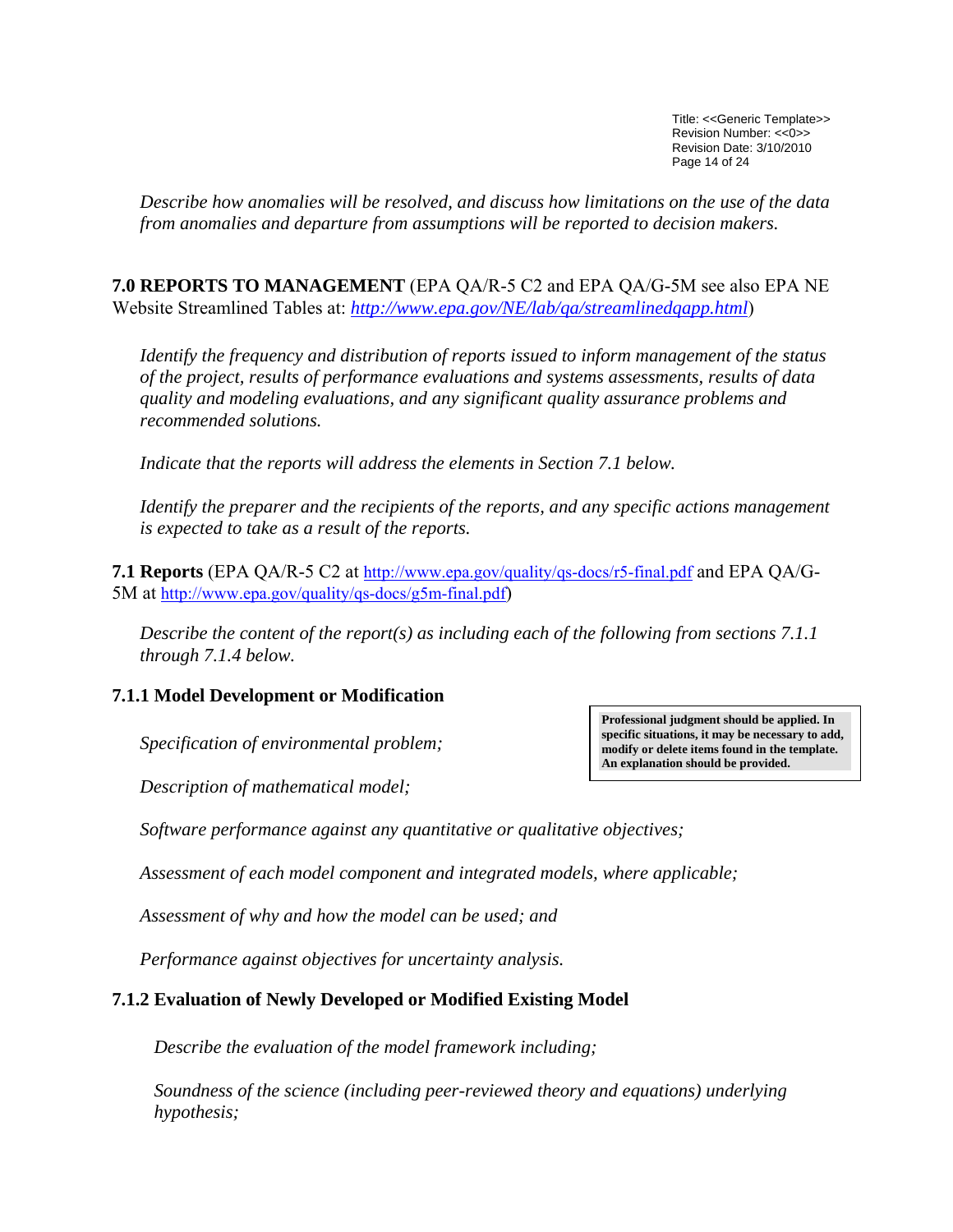Title: <<Generic Template>> Revision Number: <<0>> Revision Date: 3/10/2010 Page 15 of 24

<span id="page-14-0"></span>*Appropriateness of model complexity for the problem at hand;* 

*Data quality and quantity objectives to support the choice of model;* 

*Consistency of model structure with all the relevant inputs described in the conceptual model;* 

*Identification of the model code and code verification, if completed;* 

*Implementation process for the software product and any applicable development standards;* 

*Internal quality checks applied during the development process (e.g., design and code verification, configuration control procedures, and change control procedures);* 

*Procedures for controlling, documenting, and archiving, all significant changes to the software and hardware;* 

*Testing strategies including individual module tests, integration tests, systems testing, acceptance testing, and beta testing, as applicable. The procedure for each test shall be provided and the process of confirming the test results included. That is, evaluation criteria are to be identified during the initial stages of model development;* 

*Design document, source code, and user guide); and* 

*Expected maintenance and user support needed by the software product.* 

### **7.1.3 Model Application**

*Introduction and Background* 

*Purpose of Modeling/Modeling Objectives* 

*Scope and Approach for Each Model Used (including): Physical Setting (and Hydrology, if applicable)* 

*Observational Data Used to Support Modeling Quality of Acquired Data (and references to data quality reports) Achievement in Meeting Data Acceptance Criteria References to Monitoring Data Discussion on Excluded Data and Basis for Exclusion*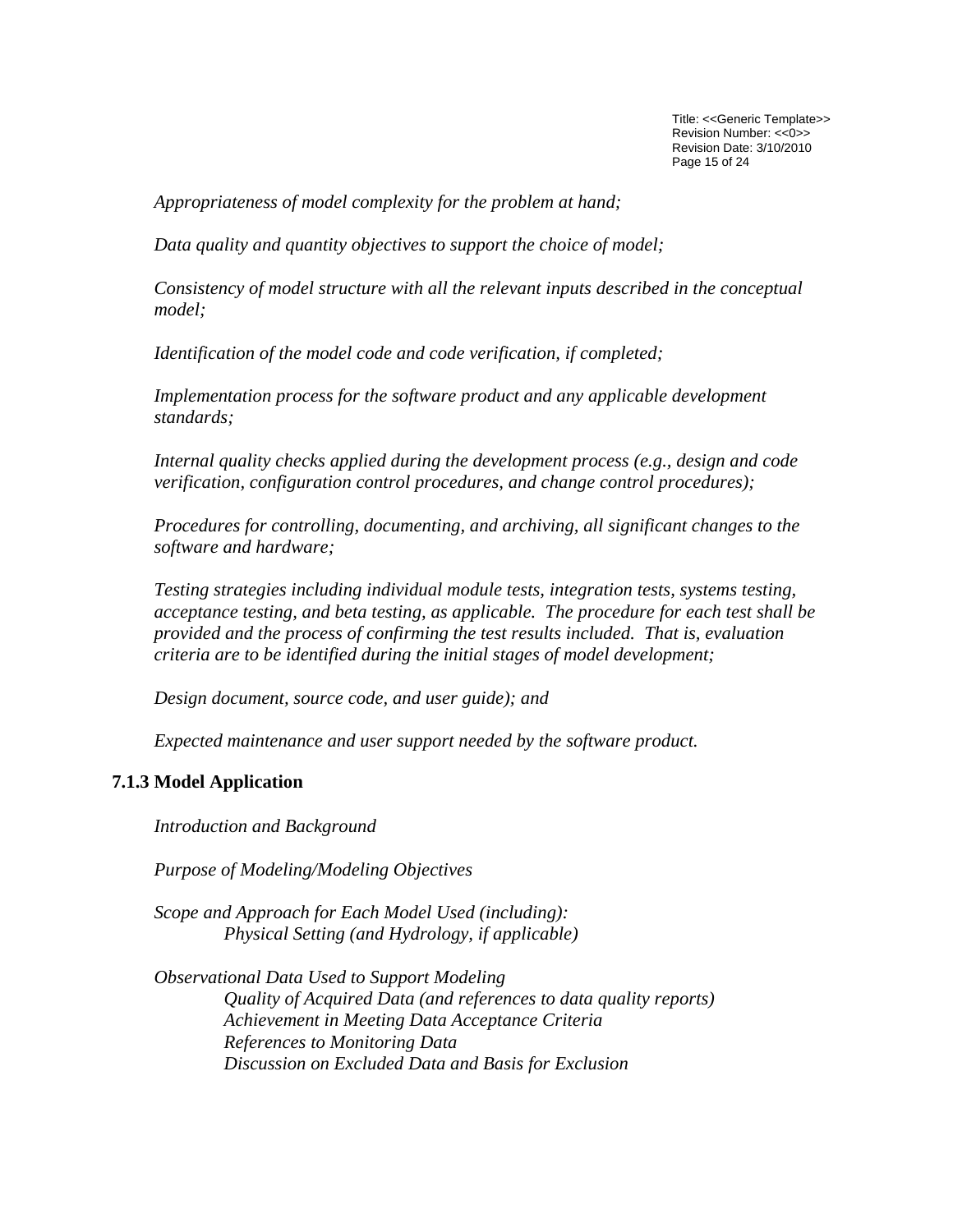Title: <<Generic Template>> Revision Number: <<0>> Revision Date: 3/10/2010 Page 16 of 24

*Description of Model(s) (including): Documentation of Candidate Model Assessments Model Configuration (discusses how model was applied, including): Spatial and Temporal Resolution Nature of Grid, Network Design or Sub-watershed Delineation Application of Sub-models Model Inflows, Loads and Forcing Functions Key Assumptions (and associated limitations, if any) Changes and Verification of Changes Made in Code* 

*Model Parameterization (Calibration) and Corroboration (Validation) Objectives, Activities and Methods Parameter Values and Sources Rational for Parameter Values Estimated in the Absence of Data Calibration Variables and Targets Measures of Calibration Performance Calibration Input, Output and Results Analysis Model Validation Results* 

*Model Use Scenario Analysis and Results (should relate to purpose) Output of Model Runs and Interpretation Summary of Assessments and Response Actions, if any Soundness of the Calibration, Validation and Simulations Review of Initial Assumptions and Model Suitability Evaluation* 

*Performance Against the Performance Criteria Including: Model Parameterization (Calibration) and Corroboration (Validation) Model Sensitivity and Uncertainty Analyses* 

*Pre- and Post-Processing Software Development* 

*Maps, Photographs and Drawings (if appropriate)*

*Deviations from the QAPP Including a List of Non-Applicable Reporting Elements with Explanations* 

*Conclusions, Recommendations, References and Appendices*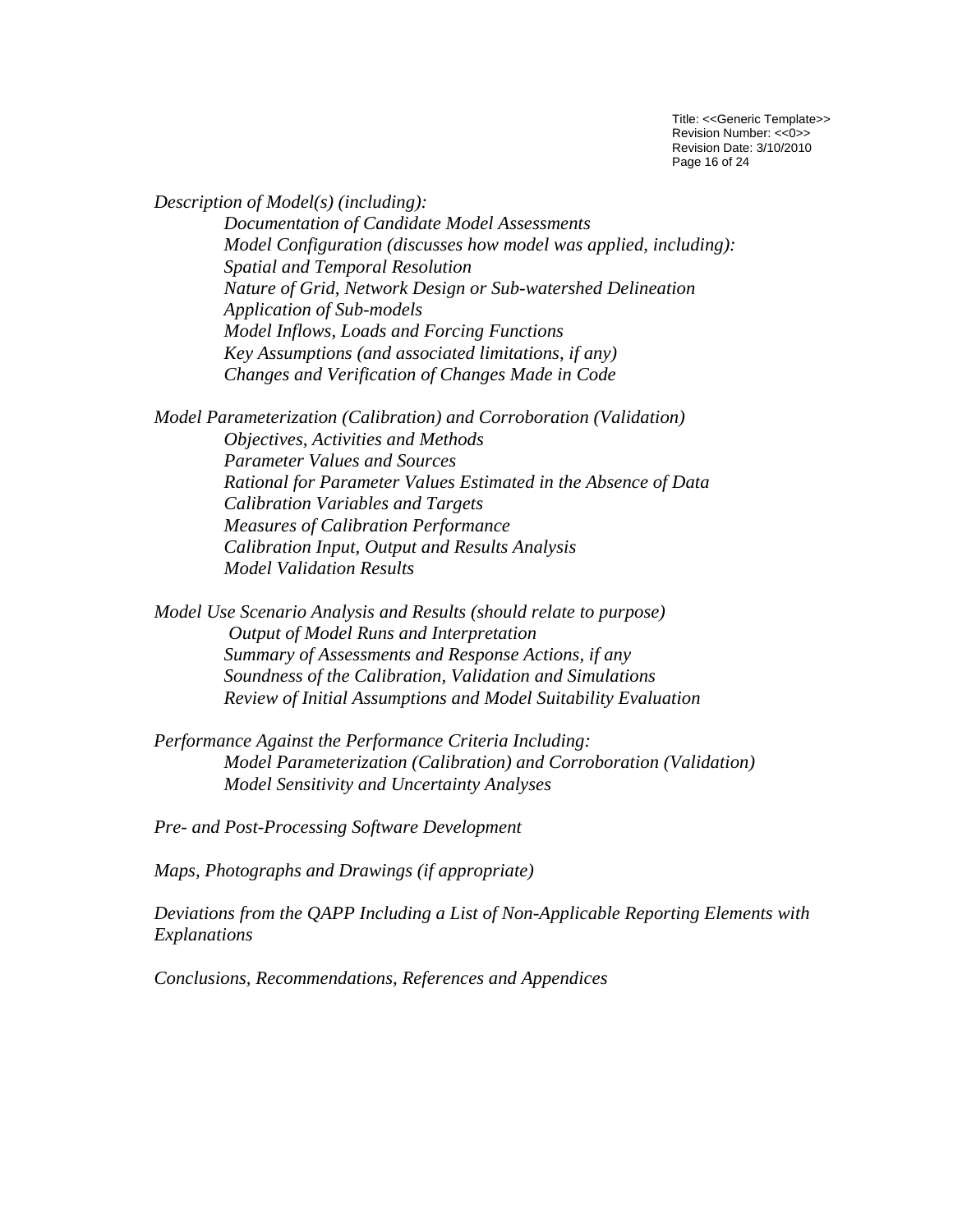Title: <<Generic Template>> Revision Number: <<0>> Revision Date: 3/10/2010 Page 17 of 24

### <span id="page-16-0"></span>**7.1.4 Lifecycle Model Evaluation**

*The QA plan should specify that in periodic reports to management and in final reports the following will be addressed:* 

*How have the principles of sound science been addressed during model development? How is the choice of model supported by the quantity and quality of available data? How closely does the model approximate the real system of interest? How well does the model perform the specified task while meeting the objectives set by quality assurance project planning?*

*The report shall also include the following:* 

 *Identification of the mathematical algorithms and approaches used in executing the model computations;* 

*Appropriateness of input data (specify the availability and quality of monitoring and laboratory data used for both developing model input parameters and assessing model results);* 

 *Appropriateness of boundary condition specifications;* 

 *Assumptions and limitations and affect on model applicability, if any;* 

 *Applicability and appropriateness of selected parameter values;* 

 *Documentation and justification for adjusting model inputs to improve model performance (calibration, where applicable);* 

 *Model application with respect to the range of its validity;* 

 *Quality assurance and quality control (QA/QC) activities involving planning, implementation, documentation, assessment, reporting, and improvement to ensure that a model and its components are of the type needed for its task and that they will meet all required performance standards; and* 

*Documentation that allows individuals and groups outside modeling activities to comprehend either the processes followed in evaluation or the essential workings of the model and its outputs.* 

> **Professional judgment should be applied. In specific situations, it may be necessary to add, modify or delete items found in the template. An explanation should be provided.**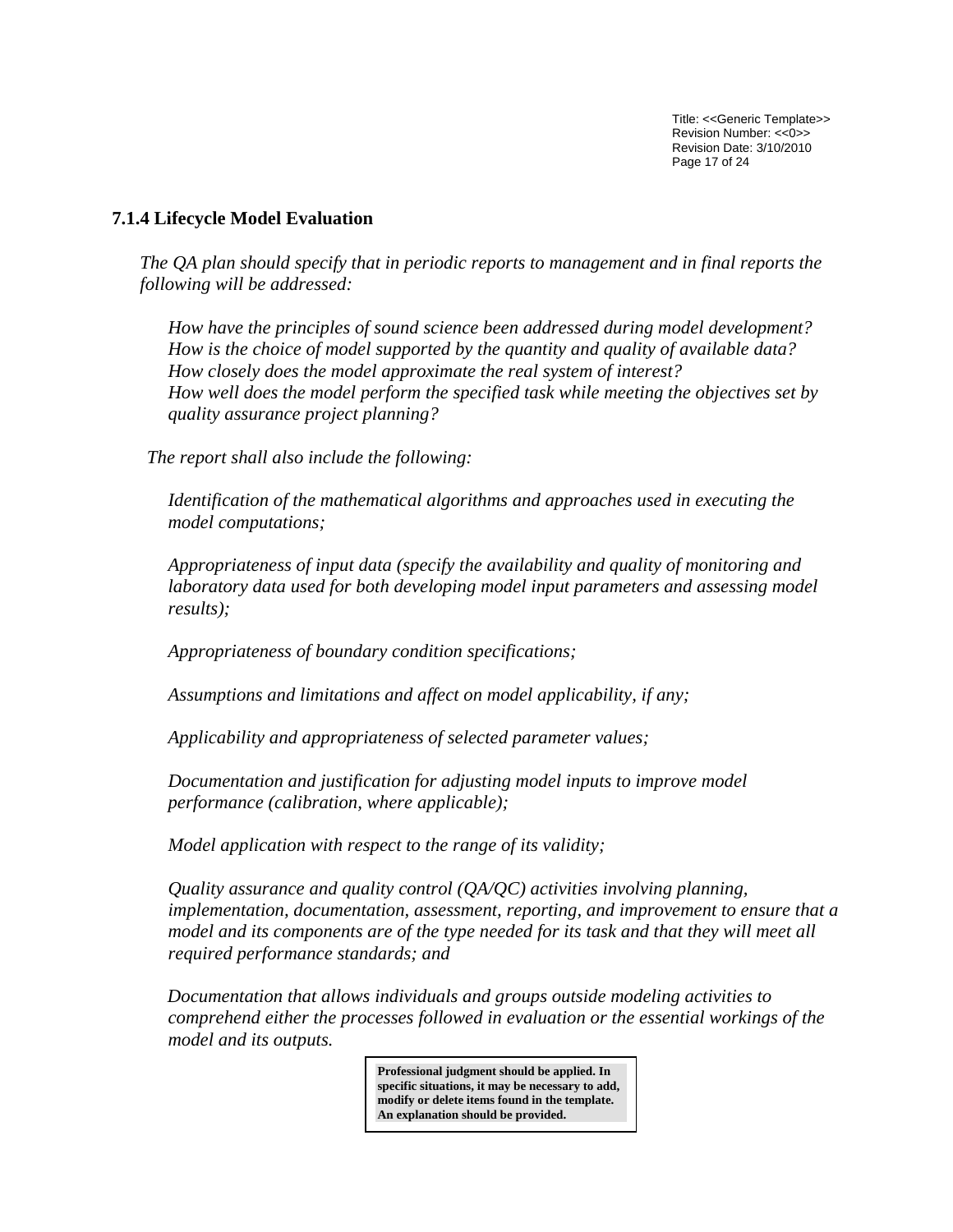### <span id="page-17-0"></span>**8.0 REFERENCES (and recommended references \*)**

**Note: The following references were consulted in developing the preceding QAPP template and companion checklist.** 

**Bay-Delta Modeling Forum and Ad hoc Modeling Protocols Committee (2001)** - Protocols for Water and Environmental Modeling. January.

<http://www.cwemf.org/Pubs/Protocols2000-01.pdf>

**California EPA. 2004.** Guidelines for Submittal of Information Developed from Models to the Central Valley Regional Board - State Water Resources Control Board -Water Quality. August. [http://www.waterboards.ca.gov/centralvalley/plans\\_policies/guidance/modeling.pdf](http://www.waterboards.ca.gov/centralvalley/plans_policies/guidance/modeling.pdf) **California EPA. 2004.** State Water Resources Control Board – Water Quality-Surface Water Ambient Monitoring Program (SWAMP). Electronic QAPP Template Version 1.0. March. (see above link)

**Depinto, Dilks (et al.) 2002.** Guiding Principles for Modeling in the TMDL Process-Limno-Tech Inc. Water Environment Federation-National TMDL Specialty Conference.

<http://ice.ingenta-ddconv.nsatc.net/content/wef/wefproc/2002/00002002/00000008/art00002>

**Dilks (et al.) 2004.** Improved Consideration of the Margin of Safety in TMDL Development *in Journal of Environmental Engineering,* Vol. 130 Issue 6 pp 690-694. [http://scitation.aip.org/getabs/servlet/GetabsServlet?prog=normal&id=JOEEDU0001300000](http://scitation.aip.org/getabs/servlet/GetabsServlet?prog=normal&id=JOEEDU000130000006000690000001&idtype=cvips&gifs=yes) [06000690000001&idtype=cvips&gifs=yes](http://scitation.aip.org/getabs/servlet/GetabsServlet?prog=normal&id=JOEEDU000130000006000690000001&idtype=cvips&gifs=yes)

**Dutch Department of Public Works** – Good Modelling Practice Handbook <http://harmoniqua.wau.nl/public/Reports/Existing%20Guidelines/GMP111.pdf>

**\*European Commission (2005) -** Harmonising Quality Assurance (HarmoniQuA) in model based catchment and river basin management.<http://harmoniqua.wau.nl/>

**European Commission** – Harmoni-CA Guidance on Uncertainty Analysis (see "Work package 2 Public – Guidance 1 Uncertainty Analysis.pdf") [http://www.harmoni-](http://www.harmoni-ca.info/About_Harmoni-CA/Work_Packages/Work_Package_2/index.php)

[ca.info/About\\_Harmoni-CA/Work\\_Packages/Work\\_Package\\_2/index.php](http://www.harmoni-ca.info/About_Harmoni-CA/Work_Packages/Work_Package_2/index.php)

**European Commission** – Data Uncertainty Engine (DUE) Manual http://harmonirib.geus.info/xpdf/d2-4 due manual v3.0 final.pdf

**European Commission** – HarmoniRiB Uncertainty Software for Data Uncertainty Engine (DUE) [http://www.harmonirib.com](http://www.harmonirib.com/)

**European Commission** – Uncertainty Analysis Guidance

[http://www.harmoni-ca.info/toolbox/Model\\_Uncertainty/index.php](http://www.harmoni-ca.info/toolbox/Model_Uncertainty/index.php)

**Great Lakes Commission. 2006.** Great Lakes Air Deposition (GLAD) Program Quality Assurance Project Plan Review Checklist Modeling Projects. March. [http://www.glc.org/glad/QAPP.html](http://www.glc.org/glad/qapps.html)

**Hillborn, R., and M. Mangel. 1997.** *The Ecological Detective: Confronting Models with Data*. Princeton, New Jersey: Princeton University Press. **To order go to:**  <http://press.princeton.edu/titles/5987.html>

**Massachusetts DEP. 2005.** Quality Assurance Program Plan - Surface Water Monitoring & Assessment. <http://www.mass.gov/dep/water/resources/2005qapp.pdf>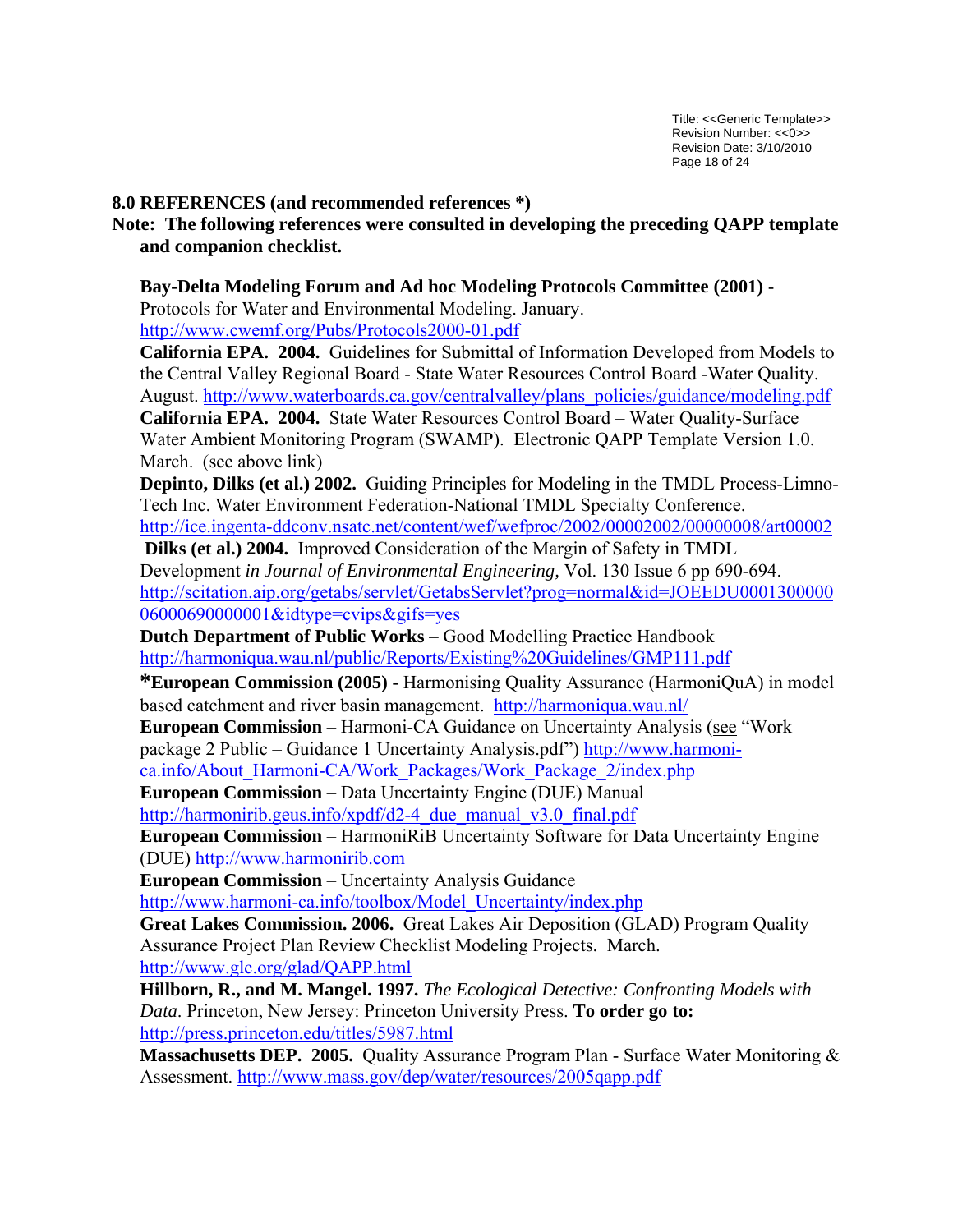Title: <<Generic Template>> Revision Number: <<0>> Revision Date: 3/10/2010 Page 19 of 24

**Model Uncertainty and Choices Made By Modelers. 2003.** Lessons Learned from the International Atomic Energy Agency Model Inter-comparisons.

<http://www.environmentalfutures.org/Images/LinkovRiskAnal03.pdf>

**Modeling Course (2006).** The Modeling Management Course - Sources of Uncertainty in Modeling. Stony Brook University (SUNY) New York. March.

**Montana DEQ. 2005.** Bitteroot Soil Water Assessment Tool (SWAT) Model Quality Assurance Project Plan. Montana Department of Environmental Quality-Water Quality Planning Bureau, Data Management Section. March.

<http://www.deq.state.mt.us/wqinfo/Modeling/SWAT%20MODELING%20QAPP-REV2.pdf>

**Montana DEQ. 2005.** Flathead Basin Modeling Quality Assurance Project Plan. Montana Department of Environmental Quality-June.

[http://www.deq.state.mt.us/wqinfo/QAProgram/Flathead%20Basin/Flathead%20QAPP%20](http://www.deq.state.mt.us/wqinfo/QAProgram/Flathead%20Basin/Flathead%20QAPP%20main%20text_signature.pdf) [main%20text\\_signature.pdf](http://www.deq.state.mt.us/wqinfo/QAProgram/Flathead%20Basin/Flathead%20QAPP%20main%20text_signature.pdf)

**Munoz-Carpena, Vellidis, Shirmohammadi and Wallender (2006**) – Evaluation of Modeling Tools for TMDL Development and Implementation *in Transactions of the American Society of Agricultural and Biological Engineers* ISSN 001-2351 Vol. 49(4): 961- 965, August.

**New England Interstate Water Pollution Control Commission (NEIWPCC) 2006.** Guidance for Quality Assurance Project Plans. [http://www.neiwpcc.org/quality/quality](http://www.neiwpcc.org/quality/quality-docs/qapp31march06.pdf)[docs/qapp31march06.pdf](http://www.neiwpcc.org/quality/quality-docs/qapp31march06.pdf)

**NEIWPCC. 2005.** Calibration and Validation of the AVGWLF Model for New England and New York State. August - Prepared for the US EPA.

**NEIWPCC. 2002.** Lower Charles River TMDL Modeling Project - Historical Data Review. November - Prepared by NUMERIC Environmental Solutions.

**NRC (National Research Council). 2007.** *Models in Environmental Regulatory Decision Making*. Committee on Models in the Regulatory Decision Process, Board on Environmental Studies and Toxicology, Division on Earth and Life Studies. Washington, D.C.: National Academies Press. [http://www.nap.edu/openbook.php?record\\_id=11972&page=1](http://www.nap.edu/openbook.php?record_id=11972&page=1)

**National Research Center for Environmental Statistics and the Environment. 2000.**  Draft Quality Assurance of Environmental Models. April.

http://www.epa.gov/CREM/library/quality assurance of environmental models washingto [n.pdf](http://www.epa.gov/CREM/library/quality_assurance_of_environmental_models_washington.pdf)

**National Research Council (NRC). 2001.** Assessing the TMDL Approach to Water Quality Management. Washington, DC: National Academy Press.

<http://www.nap.edu/books/0309075793/html/> **National Science Foundation** – Hydroarchive modeling support software including

sensitivity, uncertainty and optimization support.

[http://www.sahra.arizona.edu/software/index\\_main.html](http://www.sahra.arizona.edu/software/index_main.html)

Pascual, P., Sunderland, E. and Stiber, N. 2004 - EPA's Guidance for Environmental Models & Models Knowledge Base, Symposium-The Promise and Perils of Integrated Environmental Modeling - Woodrow Wilson International Center for Scholars. Washington, DC. <http://www.environmentalfutures.org/envmod04.htm>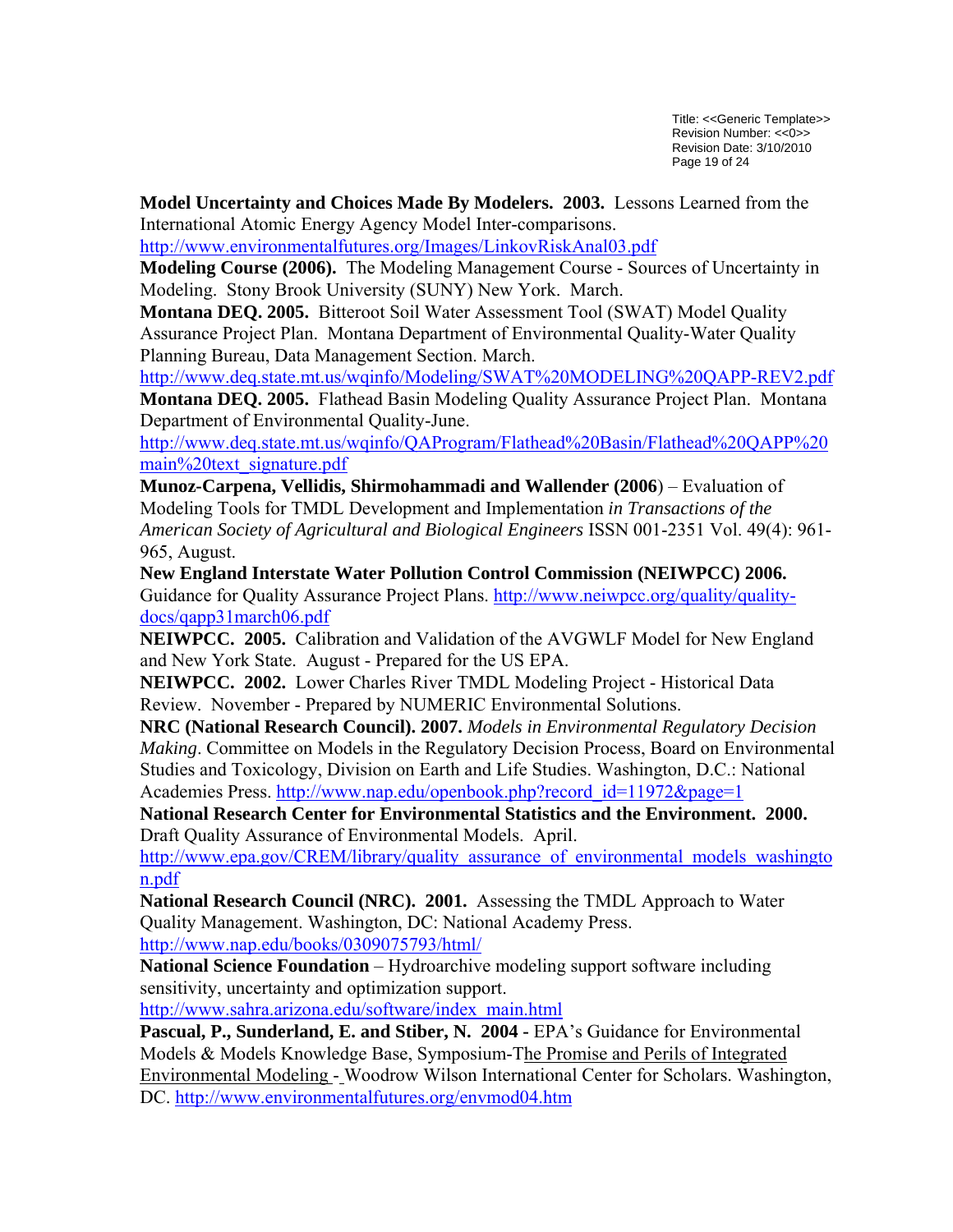Title: <<Generic Template>> Revision Number: <<0>> Revision Date: 3/10/2010 Page 20 of 24

#### **Platt, J.R. 1964. Strong inference.** *Science* **146: 347-352.**

[http://pages.cs.wisc.edu/~markhill/science64\\_strong\\_inference.pdf](http://pages.cs.wisc.edu/%7Emarkhill/science64_strong_inference.pdf)

**Reckhow, K. 2003** - Scientific Treatment of Uncertainty in Environmental Models Woodrow Wilson International Center for Scholars. 2003. Washington, DC

<http://www.environmentalfutures.org/Images/Ecomod1994.pdf>

**Refsgaard, J.C. and Henriksen, H.J. 2002.** Modeling Guidelines Summary in HarmoniQuA – State-of-the-art Report on QA guidelines, October.

<http://harmoniqua.wau.nl/public/Reports/SOA%20chapters/SOA.pdf>

**SAB (Science Advisory Board). 1993**. *Review of Draft Agency Guidance for Conducting External Peer Review of Environmental Regulatory Modeling.* EPA-SAB-EEC-LTR-93-008. Washington, D.C.: U.S. Environmental Protection Agency.

[http://yosemite.epa.gov/sab/sabproduct.nsf/B568838824A8C2708525731D004E21CE/\\$File/](http://yosemite.epa.gov/sab/sabproduct.nsf/B568838824A8C2708525731D004E21CE/$File/ENV+REG+MODELING++EEC-LTR-93-008_93008_5-8-1995_72.pdf) [ENV+REG+MODELING++EEC-LTR-93-008\\_93008\\_5-8-1995\\_72.pdf](http://yosemite.epa.gov/sab/sabproduct.nsf/B568838824A8C2708525731D004E21CE/$File/ENV+REG+MODELING++EEC-LTR-93-008_93008_5-8-1995_72.pdf)

**\*U.S. EPA. 2009**. Guidance on the Development, Evaluation and Applicability of Regulatory Environmental Models

[http://www.epa.gov/crem/library/cred\\_guidance\\_0309.pdf](http://www.epa.gov/crem/library/cred_guidance_0309.pdf)

**U.S. EPA. 2006.** EPA Science Advisory Board Report (draft)

**U.S. EPA 2006a.** *Peer Review Handbook*. 3rd ed. EPA-100-B-06-002. Prepared for the U.S. Environmental Protection Agency by members of the Peer Review Advisory Group, for EPA's Science Policy Council. Washington, D.C: U.S. Environmental Protection Agency. Available:<http://epa.gov/peerreview/pdfs/Peer%20Review%20HandbookMay06.pdf>

**U.S. EPA 2006b**. *Guidance for Data Quality Assessment*. EPA QA/G-9. Washington, D.C.: U.S. Environmental Protection Agency. EPA (U.S. Environmental Protection Agency). 2000c. *Science Policy* <http://www.epa.gov/quality/qs-docs/g9r-final.pdf>

**U.S. EPA. 2005.** TMDL Model Evaluation and Research Needs. EPA/600/R-05/149. Cincinnati, OH. Office of Research and Development.

<http://www.epa.gov/ORD/NRMRL/pubs/600r05149/600r05149.pdf>

**U.S. EPA. 2005.** Contaminated Sediment Remediation Guidance for Hazardous Waste Sites. EPA 540-R-05-012. December. (Section on Modeling)

**U.S. EPA. 2002. QA/G-5** - Guidance for Quality Assurance Project Plans. EPA/240/R-02/009 December. <http://www.epa.gov/quality/qs-docs/g5-final.pdf>

**\*U.S. EPA. 2002. QA/G-5M** - Guidance for Quality Assurance Project Plans for Modeling. EPA/240/R-02/007- December. <http://www.epa.gov/quality/qs-docs/g5m-final.pdf>

**U.S. EPA. 2002.** The Twenty Needs Report: How Research Can Improve the TMDL Program. EPA/841-B-02-002. Washington, DC. Office of Water.

[http://www.epa.gov/owow/tmdl/20needsreport\\_8-02.pdf](http://www.epa.gov/owow/tmdl/20needsreport_8-02.pdf)

**U.S. EPA. 2002.** Generic QAPP for Developing TMDL - Tetra Tech, Inc. October.

**U.S. EPA. 2001. EPAQA/R-5.** EPA Requirements for Quality Assurance Project Plans. EPA/240/B-01/003. March. <http://www.epa.gov/quality/qs-docs/r5-final.pdf>

**U.S. EPA. 1999** Office of Water TMDL FACA Meeting Notes June 1999 Milwaukee, WI. **U.S. EPA. 1994** EPA 100-B-94-001 Guidance for Conducting External Peer Review of

Environmental Regulatory Modeling. Available online at<http://www.epa.gov/nscep/>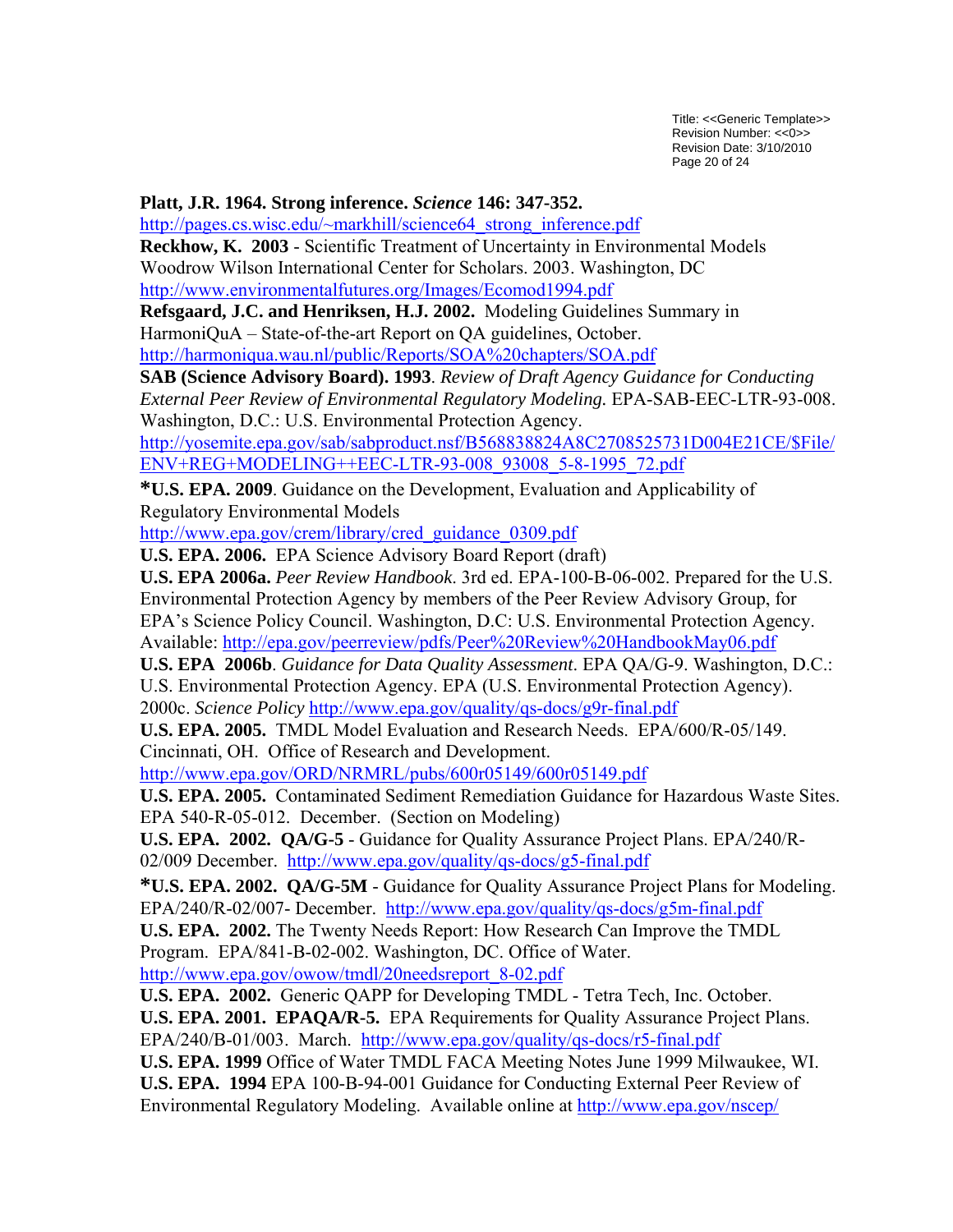Title: <<Generic Template>> Revision Number: <<0>> Revision Date: 3/10/2010 Page 21 of 24

**U.S. EPA. 1993.** *Review of Draft Agency Guidance for Conducting External Peer Review of Environmental Regulatory Modeling.* EPA-SAB-EEC-LTR-93-008.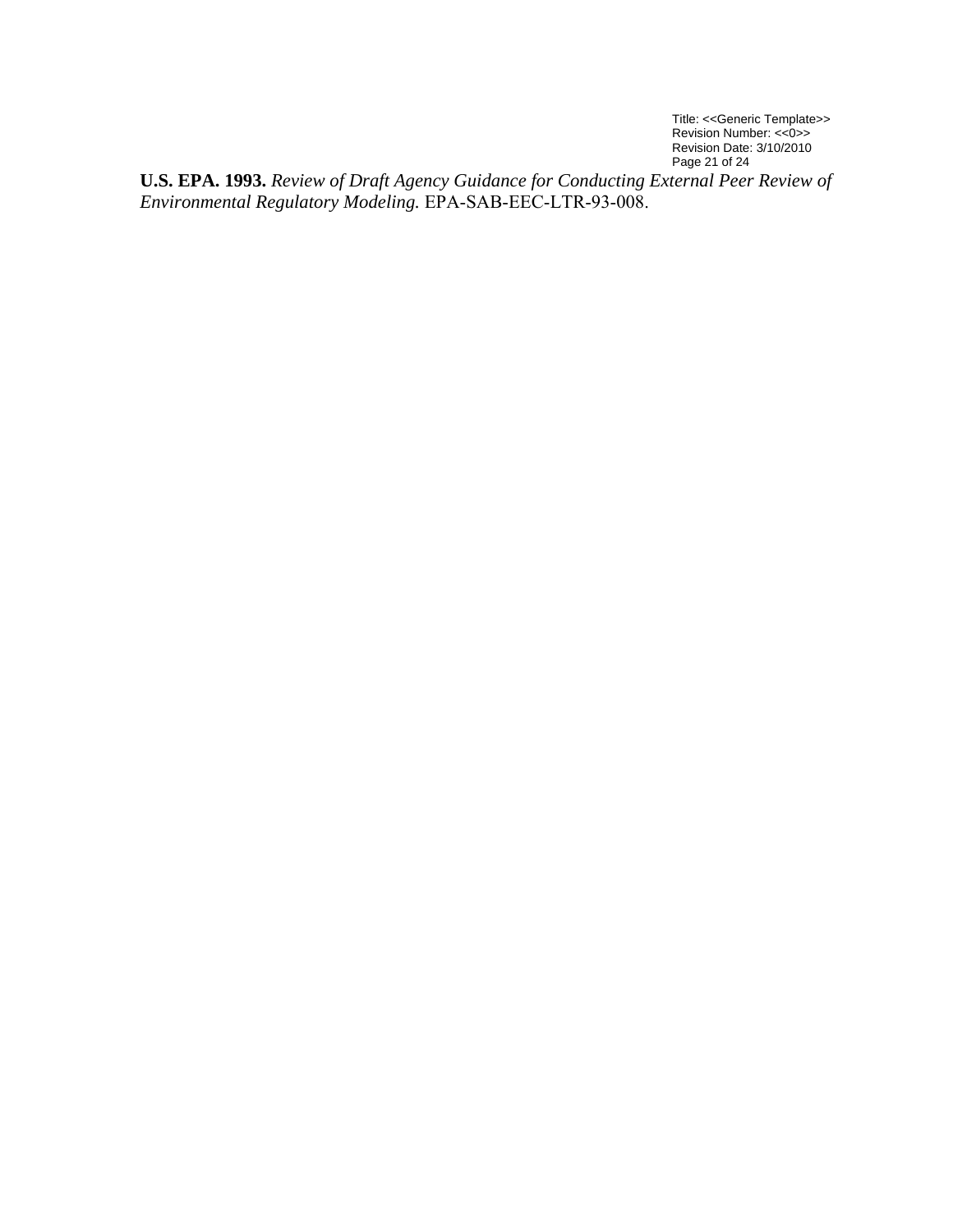**U.S. EPA Region I. 2006.** A Hydrodynamic and Water Quality Model for the Lower Charles River, Massachusetts. March.

**U.S. EPA Region I. 2006. T**otal Maximum Daily Load for Nutrients in the Lower Charles River, MA.

**U.S. EPA Region I. 2006.** EPA New England Example Streamlined QAPP Tables/Template. <http://www.epa.gov/NE/lab/qa/streamlinedqapp.html>

**U.S. EPA Region I and IX. 2005.** Quality Assurance Project Plan Development Tool Version 1.1. December. <http://www.epa.gov/region1/lab/qa/qaprojectplandevtool.html>

**U.S. EPA Region I. 2002.** Modeling Framework to Support Total Maximum Daily Load (TMDL) Development for the Lower Charles River, Massachusetts. December.

**EPA Region I. 2001.** Lake Champlain Basin Program Generic Quality Assurance Project Plan. [http://www.epa.gov/region1/measure/qapp\\_examples/pdfs/lcbpqapp71601.pdf](http://www.epa.gov/region1/measure/qapp_examples/pdfs/lcbpqapp71601.pdf)

**U.S. Geological Survey. 1996.** TM No. 96.04 - Office of Ground Water Technical Memorandum - Policy on Documenting the Use of Ground Water Simulation in Project Reports. April. <http://water.usgs.gov/admin/memo/GW/gw96.04.html>

**Vermont DEC. 2005.** Section 319 Nonpoint Source (NPS) Projects - Recommended Work Plan Format.

**Vermont DEC and US EPA. 2005 -** Stormwater Modeling for Flow Duration Curve Development in Vermont. November. Prepared by Tetra Tech, Inc.

**Voorhees, Mark. US EPA. 2006** - Draft Model Development Report Outline. May. **Wagner, W. 2003.** - Legal Aspects of the Regulatory Use of Environmental Modeling Symposium 2003 - Environmental Models: Uncertainties in Law and Science <http://www.environmentalfutures.org/Images/EPAWhite1clean.pdf>

**U.S. EPA Glossary of Modeling Terms** - <http://www.epa.gov/crem/glossary.html>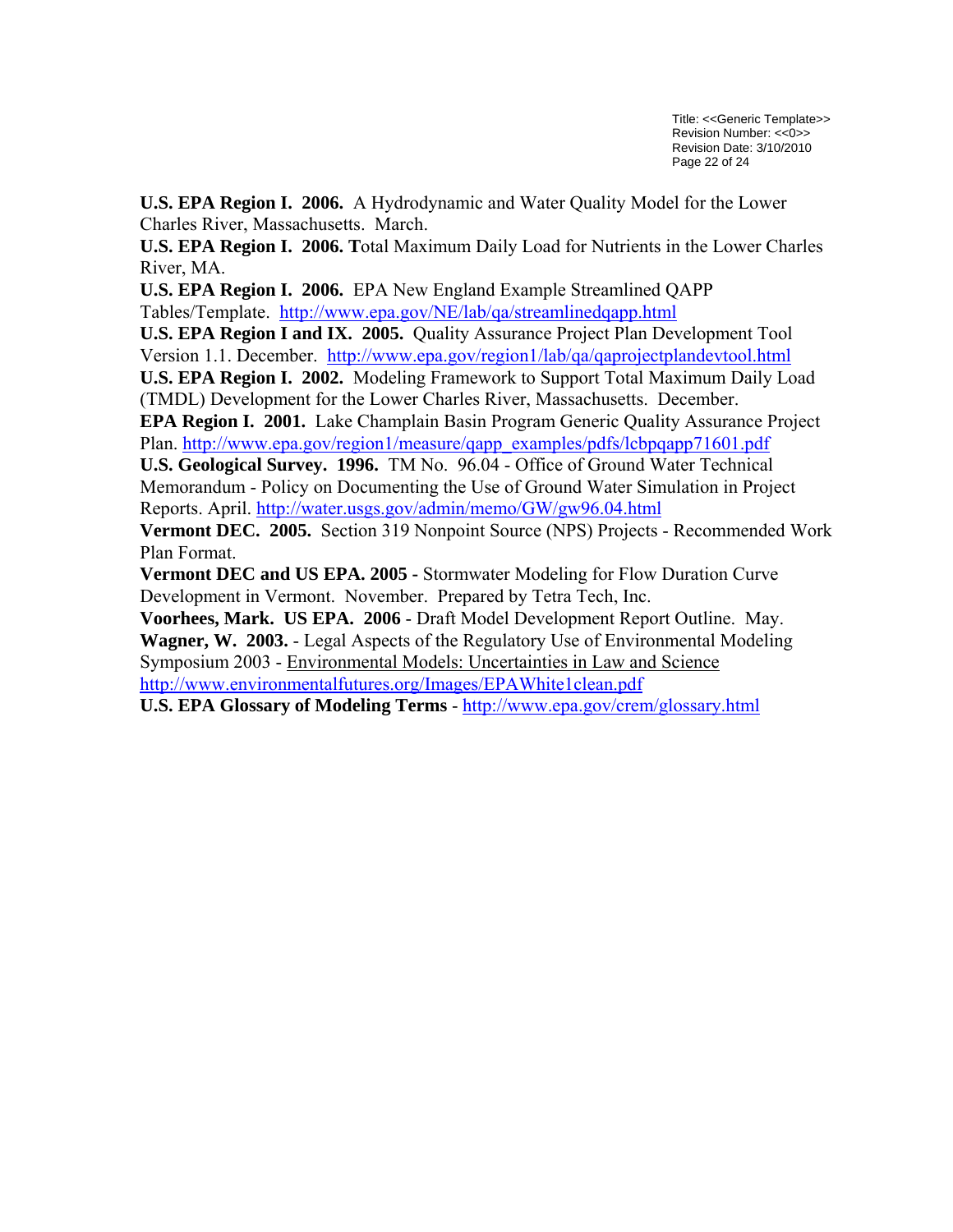# <span id="page-22-0"></span>**APPENDIX A - Guidelines for Model Development (EPA 2009)**

**Note:** *Detailed guidance on model development, evaluation and application may be found in the EPA Council for Regulatory and Environmental Modeling (CREM) document at the following address:* **[http://www.epa.gov/crem/library/cred\\_guidance\\_0309.pdf](http://www.epa.gov/crem/library/cred_guidance_0309.pdf)**

### **Summary of Recommendations for Model Development**

►Regulatory models should be continually evaluated as long as they are used.

►Communication between model developers and model users is crucial during model development.

►Each element of the conceptual model should be clearly described (in words, functional expressions, diagrams, and graphs, as necessary), and the science behind each element should be clearly documented.

- ►When possible, simple competing conceptual models/hypotheses should be tested.
- ► Sensitivity analysis should be used early and often.

►The optimal level of model complexity should be determined by making appropriate tradeoffs among competing objectives.

►Where possible, model parameters should be characterized using direct measurements of sample populations.

►All input data should meet data quality acceptance criteria in the QA project plan for modeling.

### **Introduction**

Model development begins after problem identification i.e., after identification that an environmental problem needs to be addressed and after determining that models may provide useful input for the decision making needed to address the problem. In this guidance, model development comprises the steps involved in (1) confirming whether a model is, in fact, a useful tool to address the problem; what type of model would be most useful; and whether an existing model can be used for this purpose; as well as (2) developing an appropriate model if one does not already exist. Model development sets the stage for model evaluation, an ongoing process in which evaluates the appropriateness of the existing or new model to help address the environmental problem.

Model development can be viewed as a process with three main steps: (a) specify the environmental problem (or set of issues) the model is intended to address and develop the conceptual model, (b) evaluate or develop the model framework (develop the mathematical model), and (c) parameterize the model to develop the application tool. Model development is a collaborative effort involving model developers, intended users, and decision makers (the "project team"). The perspective and skills of each group are important to develop a model that will provide an appropriate, credible, and defensible basis for addressing the environmental issue of concern.

A "graded approach" should be used throughout the model development process. This involves repeated examination of the scope, rigor, and complexity of the modeling analysis in light of the intended use of results, degree of confidence needed in the results and resource constraints.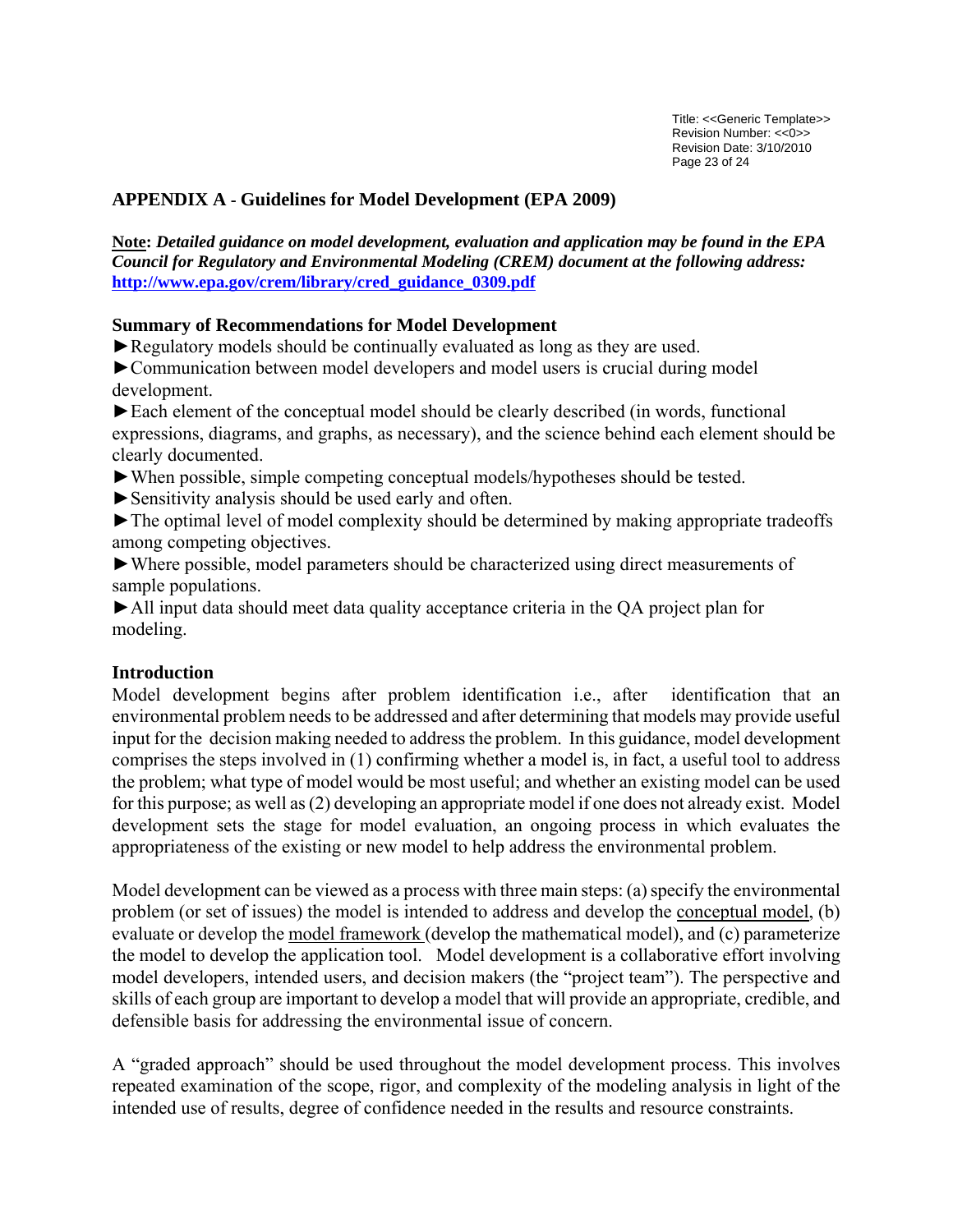Title: <<Generic Template>> Revision Number: <<0>> Revision Date: 3/10/2010 Page 24 of 24

### <span id="page-23-0"></span>**APPENDIX B - Useful Project Plan Guidelines for Model Evaluation and Documentation**

The following list provides additional useful project plan specifications, as appropriate, for model evaluation and documenting the results of model evaluation as conducted during model development and application (EPA 2009, NRC 2007):

• **Peer review.** Document any critical review of a model or its application conducted by qualified individuals who are independent of those who performed the work, but who collectively have at least equivalent technical expertise to those who performed the original work. Peer review attempts to ensure that the model is technically adequate, competently performed, properly documented, and satisfies established quality requirements through the review of assumptions, calculations, extrapolations, alternate interpretations, methodology, acceptance criteria, and/or conclusions pertaining from a model or its application (modified from EPA 2006a).

To be most effective and maximize its value, external peer review should begin as early in the model *development* phase as possible (EPA 2006b). Because peer review involves significant time and resources, these allocations must be incorporated into components of the project planning and any related contracts. Peer review in the early stages of model development can help evaluate the conceptual basis of models and potentially save time by redirecting misguided initiatives, identifying alternative approaches, or providing strong technical support for a potentially controversial position (SAB 1993, EPA 1993). Peer review in the later stages of model development is useful as an independent external review of model code (i.e., model verification). External peer review of the *applicability*  of a model to a particular set of conditions should be considered well in advance of any decision making, as it helps avoid inappropriate applications of a model for specific regulatory purposes (EPA 1993).

- **Test cases.** Provide for basic model runs where an analytical solution is available or an empirical solution is known with a high degree of confidence to ensure that algorithms and computational processes are implemented correctly.
- **Corroboration of model results with observations.** Include comparison of model results with data collected in the field or laboratory to assess the model's accuracy and improve its performance.
- **Benchmarking against other models.** Include comparison of model results with other similar models.
- **Sensitivity and uncertainty analysis.** Conduct investigation of the parameters or processes that drive model results, as well as the effects of lack of knowledge and other potential sources of error in the model.
- **Model resolution capabilities.** Identify the level of disaggregation of processes and results in the model compared to the resolution needs from the problem statement or model application. The resolution includes the level of spatial, temporal, demographic, or other types of disaggregation.